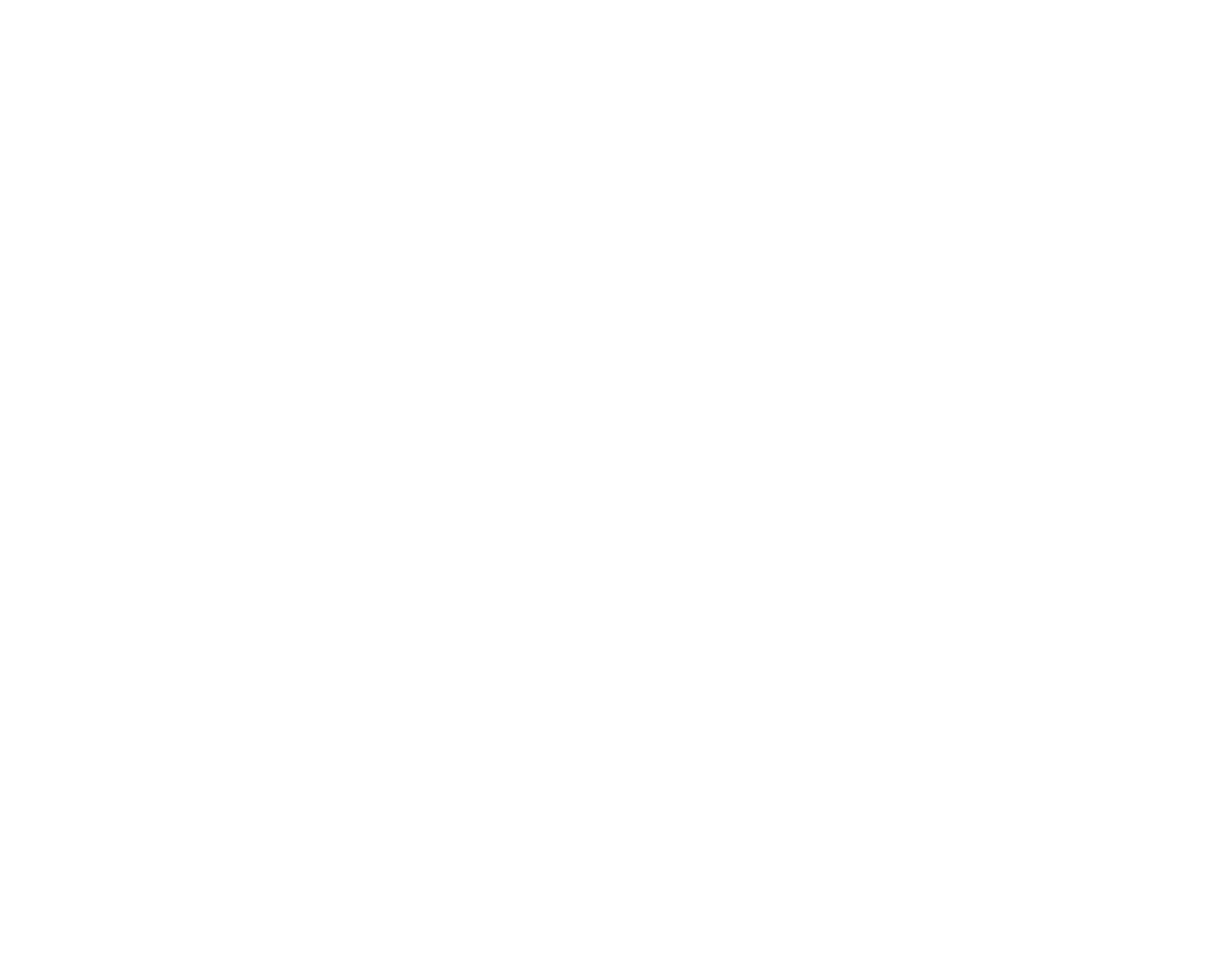129. Joel Spring, A Primer of Libertarian Education (Montreal, Quebec: Black Rose Books, 1975), 50-51.

130. Ivan Illich, Deschooling Society (New York: Harper and Row, 1970), 35.

131. Ibid., 56.

132. Ibid., 54.

133. Michel Foucault, Discipline & Punish, 184-185.

134. Gatto, Dumbing Us Down, 9.

135. "On the Poverty of Student Life," reprinted in Dark Star, Beneath the Paving Stones: Situationists and the Beach, May 1968 (San Francisco: AK Press, 2001), 10. This essay was quite an inspiration. See http://library.nothingness.org/articles/SI/en/display/4

136. Wilhelm Reich, The Mass Psychology of Fascism (New York: Farrar, Straus and Giroux, 1970).

137. Max Stirner, "The False Principle of Our Education"

138. Jay Amrod and Lev Chernyi, "Beyond Character and Morality: Towards Transparent Communications and Coherent Organization." Howard J. Ehrlich ed. Reinventing Anarchy, Again (San Francisco, California: AK Press, 1996), 321: "Throughout the first years of our lives we were forced not just to internalize a few aspects of capital, but to build up a structure of internalizations. As our capacity for coherent natural self-regulation was systematically broken down, a new system of self regulation took its place, a coherent system, incorporating all the aspects of self-repression. We participated in capital's ongoing project of colonization by colonizing ourselves, by continually working at the construction of a unitary character-structure (character armor), a unitary defense against all drives, feelings, and desires which we learned were dangerous to express. In the place of our original transparent relations to our world, we created a structure of barriers to our selfexpression which hides us from ourselves and others."

139. "On the Poverty of Student Life"

140. Ellul, Propaganda, 210.

141. "On the Poverty of Student Life"

142. James Joyce, A Portrait of the Artist as a Young Man (New York: Penguin, 1992), 268.

143. Michael B. Katz et al., The Social Organization of Early Industrial Capitalism (Cambridge, Massachusetts: Harvard University Press, 1982), 354.

144. Quoted in Gatto, The Underground History, 91.

145. Jacques Camatte, This World We Must Leave and Other Essays (Brooklyn, New York: Autonomedia, 1995), 109.

## Toward the Destruction of Schooling



"Write What I Tell You To Write."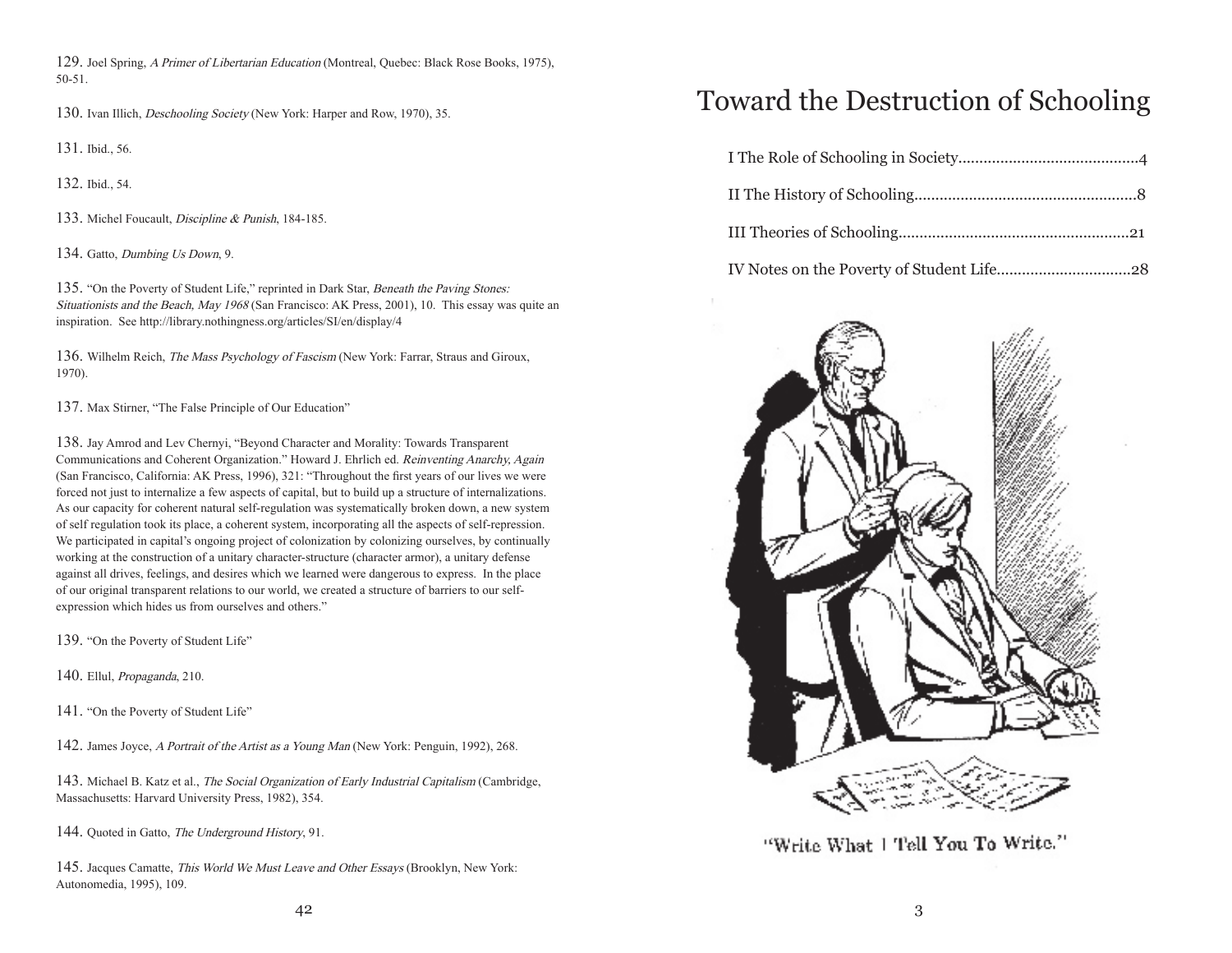## I The Role of Schooling in Society

"When examined, answer with questions" -Graffiti Paris, 1968

Most people don't like being told what to do. Any institution that aims to structure and regiment a person's life is, to a certain extent, in conflict with that person. The interesting thing is that that person is not always in willful conflict with the institution. Those who are obedient and fulfill their role as students understandably try to ignore the negative effects their schooling is having on them. But who would honestly deny that these effects are quite visible? Students are taught, through the process of schooling, to be conformist, unimaginative, docile, and a great many other things that are by and large considered virtues in the working world. Stay this way and you may never feel good about yourself, but you will be congratulated by authority figures for the rest of your life. I think that the antagonistic feelings that people have toward school reflect what schools are trying to do to you. Our present situation in which compulsory schooling appears to be so natural has a historical context; the forces at work and reasons why we spend so much of our lives in school can only be adequately explained from a perspective that looks at schooling historically in terms of the means employed and the ends desired and looks at where these institutional designs leave the individual caught up in school. Such a perspective can be revolutionary only if it identifies with the individual caught up in school—with their needs and desires, their anger and frustration. We must look at how schooling fits into the whole of society and what sort of social relationships and institutions are hinged upon keeping this individual—you, for all practical purposes—acquiescent. The problem, namely, that most people do in fact do what they are told, is a problem with the totality civilized social relations.

Schooling is a fundamental process of our society. It can be understood as the ensemble of techniques by which a society instructs the young in the knowledge, values, and attitudes necessary for becoming responsible members of society, reproducing the dominant social order. The bells, the classes, the rules, the discipline–all are important aspects of a controlling process aimed at molding the individual into a form more desirable to others–to authorities. Schooling, like work, is based on coercion. Generally speaking, one does not do schoolwork because the experience itself is rewarding. One does not do schoolwork on one's own terms. Also, there is a carrot or a stick guiding your progress–usually both. Max Stirner had it right when he said that "the school question is a life question."<sup>1</sup>

The most important life-skill taught in schools is subservience. It is

110. B.F. Skinner, Science and Human Behavior (New York: The Free Press, 1953), 5.

111. B. F. Skinner, Reflections on Behaviorism and Society (Englewood Cliffs, N.J.: Prentice-Hall, 1978), 12-13, 22.

112. Ibid., 129,132; B.F. Skinner, "How to Teach Animals," Skinner for the Classroom: Selected Papers (Champaign, Illinois: Research Press, 1982), 261.

113. Fichte, 31.

114. Benjamin S. Bloom ed., Taxonomy of Educational Objectives: The Classification of Educational Goals: Handbook I: Cognitive Domain (New York: David McKay, 1956).

115. Benjamin S. Bloom et al., Taxonomy of Educational Objectives: The Classification of Educational Goals: Handbook II: Affective Domain (New York: David McKay, 1964), 17.

116. Ibid., 29-30.

117. Ibid., 176-185.

118. Inglis, 375-376.

119. Ibid., 340.

120. Karl Marx, Economic and Philosophic Manuscripts of 1844 (New York: Prometheus, 1988), 71.

121. Ibid., 74: "The worker therefore only feels himself outside his work, and in his work feels outside himself. . . . His labor is therefore not voluntary, but coerced; it is forced labor. It is therefore not the satisfaction of a need; it is merely a means to satisfy needs external to it. Its alien character emerges clearly in the fact that as soon as no physical or other compulsion exists, labor is shunned like the plague. External labor, labor in which man alienates himself, is a labor of selfsacrifice, of mortification."

122. Knabb, 168.

123. Michel Foucault, Power/Knowledge: Selected Interviews & Other Writings 1972-1977 (New York: Pantheon, 1980), 119.

124. Padover, 226.

125. Michael P. Smith, The Libertarians and Education.

126. Freire, Pedagogy of the Oppressed.

127. Murray Bookchin, The Spanish Anarchists: The Heroic Years 1868-1936 (San Francisco: AK Press, 1998), 48.

128. Stirner, "The False Principle of Our Education"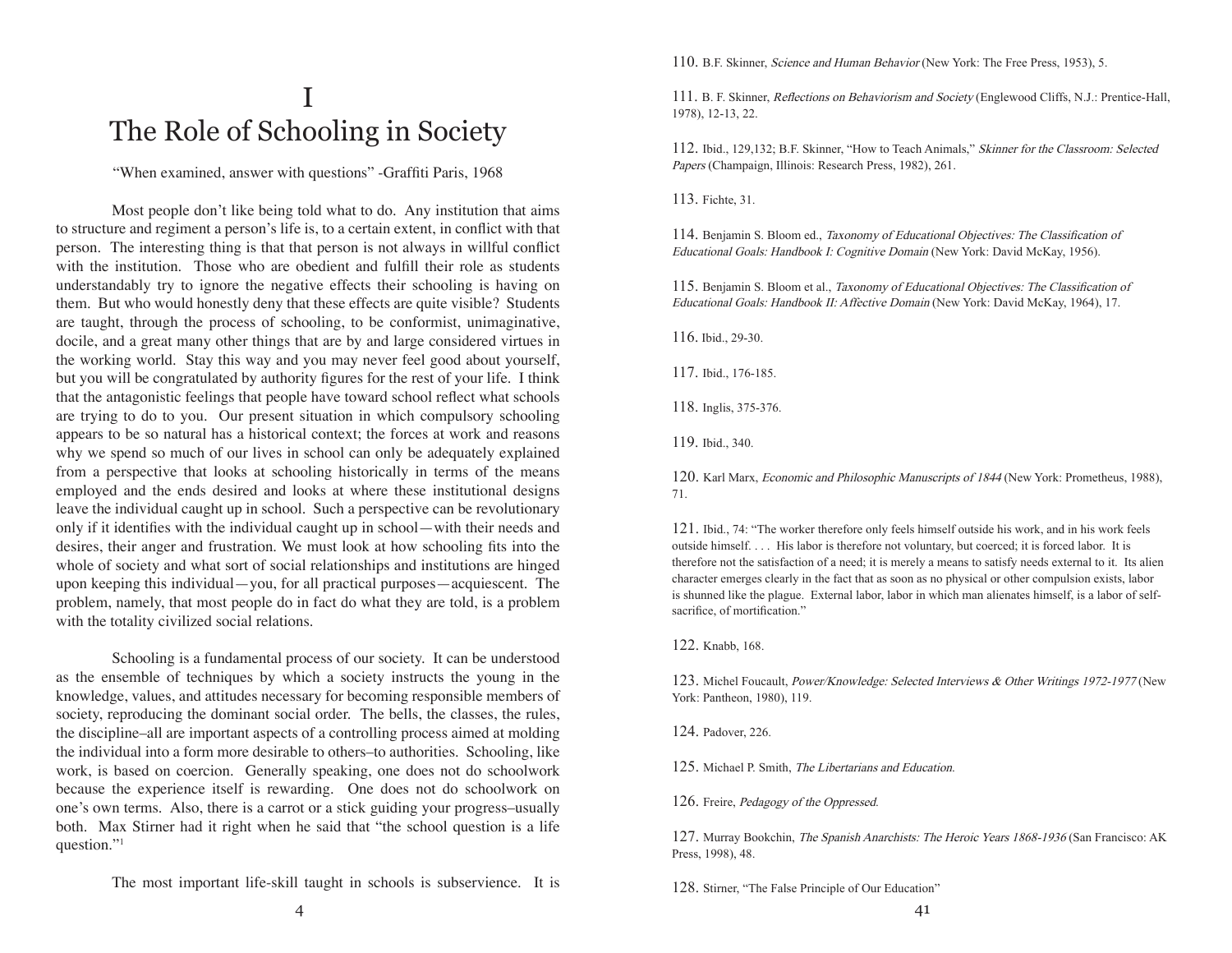93. Eric Hobsbawm, *The Age of Extremes: A History of the World, 1914-1991* (New York: Vintage, 1995), 295-296, 522-525.

94. "One of the distinctive features of modern schooling is the use of classroom and school organization to consciously shape the social behaviors of students." Joel Spring, The Cultural Transformation of a Native American Family and Its Tribe 1763-1995 (Mahwah, New Jersey: Lawrence Erlbaum Associates, 1996), 200.

95. Herbert Marcuse, One-Dimensional Man (Boston: Beacon Press, 1964).

96. Jacques Ellul, Propaganda: The Formation of Men's Attitudes (New York: Vintage, 1973). From page 13: "No contrast can be tolerated between teaching and propaganda, between the critical spirit formed by higher education and the exclusion of independent thought. One must utilize the education of the young to condition them to what comes later."

97. Paolo Freire, Pedagogy of the Oppressed (New York: Continuum International Publishing Group, 2003), 68.

98. John Taylor Gatto, "Against School," Harper's (September 2003): 34. Contains the George Bush quote being alluded to.

99. Marrou, 159.

100. John Dewey, "The Democratic Conception in Education," in The Evolution of Education ed. David Swanger (Orlando, FL: Harcourt Brace, 1995), 232.

101. Quoted in Geoffrey Walford and W.S.F Pickering eds. Durkheim and Modern Education (New York: Routledge, 1998), 4.

102. George S. Counts, Secondary Education and Industrialism (Norwood, Massachusetts: Harvard University Press, 1929), 11-12.

103. Jill Haunold, "It's About Time: Schooling as Oppression," Anarchy: A Journal of Desire Armed (#57, Spring-Summer 2004): 45.

104. Tyack and Hansot, 11.

105. Saul K. Padover ed. The Essential Marx: The Non-Economic Writings (New York: Signet, 1979), 355.

106. Eby, 329-337.

107. Michael P. Smith, The Libertarians and Education (London: George Allen & Unwin, 1983), 8.

108. B.F. Skinner, Beyond Freedom and Dignity (Indianapolis, Indiana: Hacket Publishing Company, 2002), 40.

109. Ibid., 19.

absolutely essential to all hierarchical social systems. Education, as William Torrey Harris (U.S. Commissioner of Education at the turn of the century) once defined it, is "the subsumption of the individual."<sup>2</sup> Nobody is absolutely free of social pressures, material forces, outside influences. But it does not follow that we should submit to the ideal of the individual's "adjustment" to the social terrain: behavior modification administered by the guardians of the Republic. There is an essential tension here: the tension between unique individuals and the social institutions that prevent their self-determination.

The necessity of schools is deeply ingrained in the modern psyche. Implicit in the acceptance of any modern political ideology is the assumption that the individual exists to serve the common good or some higher principle exterior to personal subjectivity–in fact, this seems to be the basis of all ideology, all political systems, all forms of rule. So, proceeding from this assumption, the sufficiently schooled person–the university student, for example–assumes the thinking of a social planner with regard to all political questions. Critical thinking is so discouraged that many are virtually incapable of taking an anti-political stance against all the moral baggage of formal ideology, against the totality of "mental production".<sup>3</sup> Alexander Inglis had the following to say about this aspect of schooling: "It must be recognized that in American society each individual must be not merely a law-abiding citizen but also to some extent a law-making citizen."<sup>4</sup> In a democratic state, social stability rests principally on the internalization of the values behind the rules, the morality behind its reification in law. One can dislike school and still believe in its mythology–most people do. The stereotypes of good students, bad students and every other category of student conceal the question of the desirability of systems of grading and categorization. "Banalities, due to what they conceal, work for the dominant organization of life . . . words will not cease to *work* until people do," wrote Mustapha Khayati.<sup>5</sup> The mythology of this dominant organization of life consists of myths such as the necessity of being schooled in order to learn, the detached objectivity (and intelligence!) of the intellectual, and many others, all reflecting capitalist values–the most salient of which is Progress.

The student, like society, is continually making progress. The student's progress, like that of society, is fundamentally a domestication of the human animal. When Derrick Jensen asked himself why schooling takes so long, the answer he came up with was straightforward and truthful: "It takes that long to sufficiently break a child's will. It is not easy to disconnect children's wills, to disconnect them from their own experiences of the world in preparation for the lives of painful employment they will have to endure."<sup>6</sup> A few centuries earlier, Immanuel Kant put it more succinctly: "Man must be disciplined because he is naturally wild. . . ."7 Discipline is at the heart of the educational enterprise. Schools are obviously not organized by the students–they are the population that is to be controlled, monitored, measured, and disciplined. Discipline is "what the factory and the office and the store share with the prison and the school and the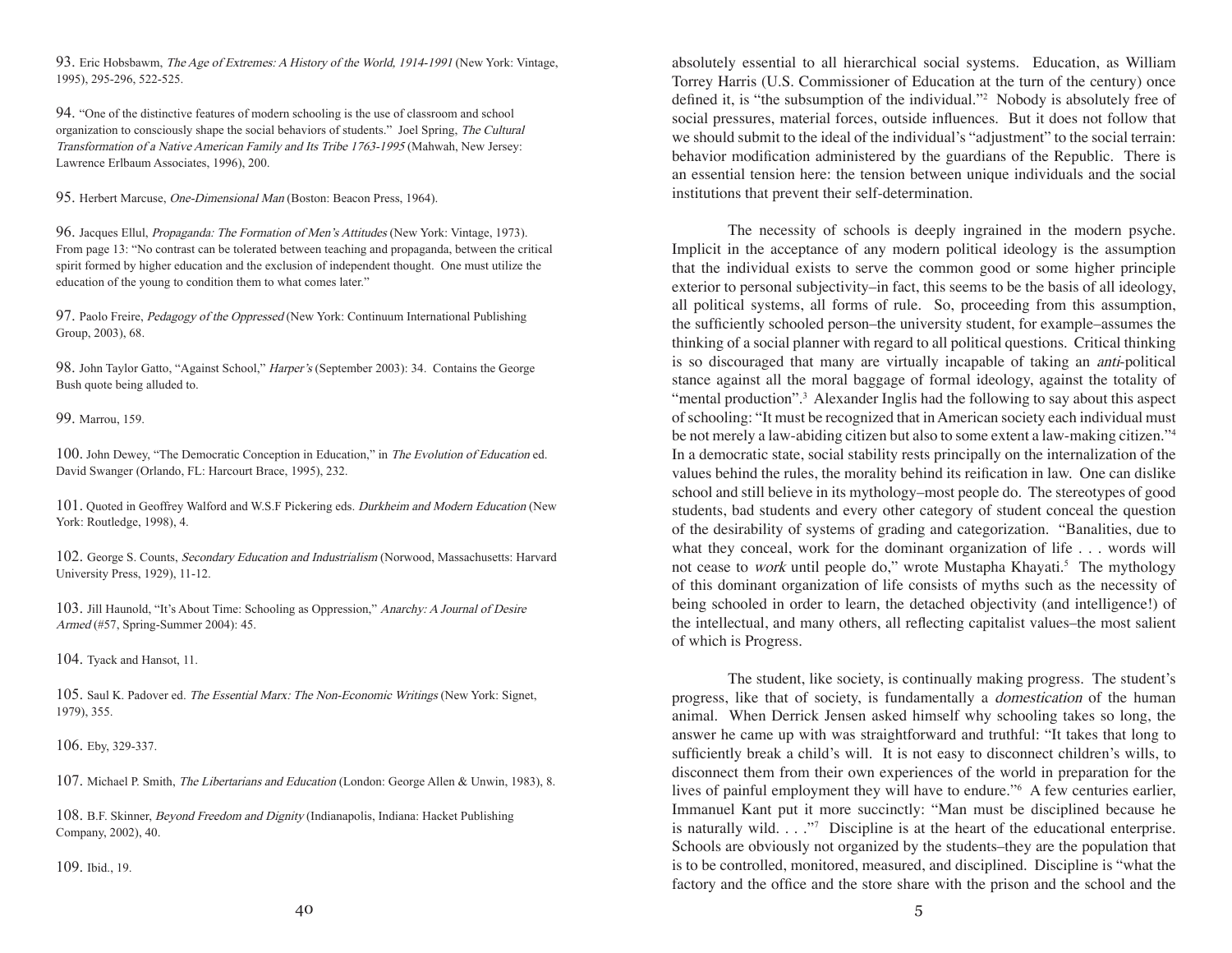mental hospital."<sup>8</sup> There are certain rules to be followed and the student is watched at all times to make sure she is conforming. Discipline is essential, but it does not explain all aspects of schooling. Knowledge, the commodity that the school deposits in you or showers you with is something exterior to the student, who accumulates knowledge in a process beyond her control. Knowledge is power, most commonly to the extent that one can serve the interests of power and secure a comfortable or powerful place in the social order. Foucault pointed out that power necessarily produces knowledge: ". . . power and knowledge directly imply one another . . . there is no power relation without the correlative constitution of a field of knowledge, nor any knowledge that does not presuppose and constitute at the same time power relations."<sup>9</sup> Highly specialized knowledge of the type that schools impart reflects complex power relations hinging on extensive hierarchy and division of labor. The increasing importance of schooling in modern society reflects society's increasing totalitarianism, in the sense that more and more human activities are subordinated to and conditioned by the advanced techniques of a technological society whose driving force is Capital.<sup>10</sup>

It is obvious that any critique of schooling must have within it a critique of the social order of which the schools are a part and vise versa. Schooling seems to be a positive feedback system: more and more people go through schools, capitalism advances, and more schools are needed to keep people subservient to the bosses. Education is such an important "right" for all people that it "shall be compulsory" according to Article 26 of the 1948 Universal Declaration of Human Rights.<sup>11</sup> Education seems to be something that all the ideologues can agree on. It is obviously helping people to adapt to the insanity of modern society. We become automatons, docile bodies–boring, dumb, and monotonous from doing schoolwork with the same characteristics. By and large, students submit to their behavior modification and faithfully reproduce the current social order.

1995), 256-257; Gatto, A Different Kind of Teacher: Solving the Crisis of American Schooling, 52.

75. Marvin Lazerson, Origins of the Urban School: Public Education in Massachusetts, 1870-1915 (Cambridge, Massachusetts: Harvard University Press, 1971), xiv.

76. Ibid., 56.

77. "History of Education," 55.

78. Samuel Bowles and Herbert Gintis, Schooling in Capitalist America (New York: Basic Books, 1977), 19.

79. Ibid., 164.

80. Ibid, 181-199.

81. Gatto, The Underground History, xxvii-xxviii.

82. Raymond E. Callahan, Education and the Cult of Efficiency: A Study of the Social Forces that Have Shaped the Administration of Public Schools (Toronto: University of Chicago, 1962), preface, 4-10.

83. Ibid., 20.

84. Frederick Winslow Taylor, The Principles of Scientific Management (New York: Harper & Brothers, 1919) [copyright 1911], 7.

85. Ibid. "No efficient teacher would think of giving a class of students an indefinite lesson to learn. Each day a definite, clear-cut task is set by the teacher before each scholar, stating that he must learn just so much of the subject; and it is only by this means that proper, systematic progress can be made by the students. The average boy would go very slowly if, instead of being given a task, he were told to do as much as he could." (p.120)

86. John Zerzan, Elements of Refusal (Columbia, MO: C.A.L. Press, 1999), 170: "The age of the consumer began from the systematic destruction of much of the last autonomy of the producer."

87. Callahan, 23.

88. Ibid., 41.

89. Ibid., 58: Some suggested labor saving devices were printed outlines, seating plans, recitation cards, and attendance sheets.

90. Ibid., 128-146; Gatto, The Underground History, 187-189.

91. Gatto, The Underground History, 193.

92. Gerald L. Gutek, A History of the Western Educational Experience (New York: Random House, 1972), 378; Bowles and Gintis, 195-197.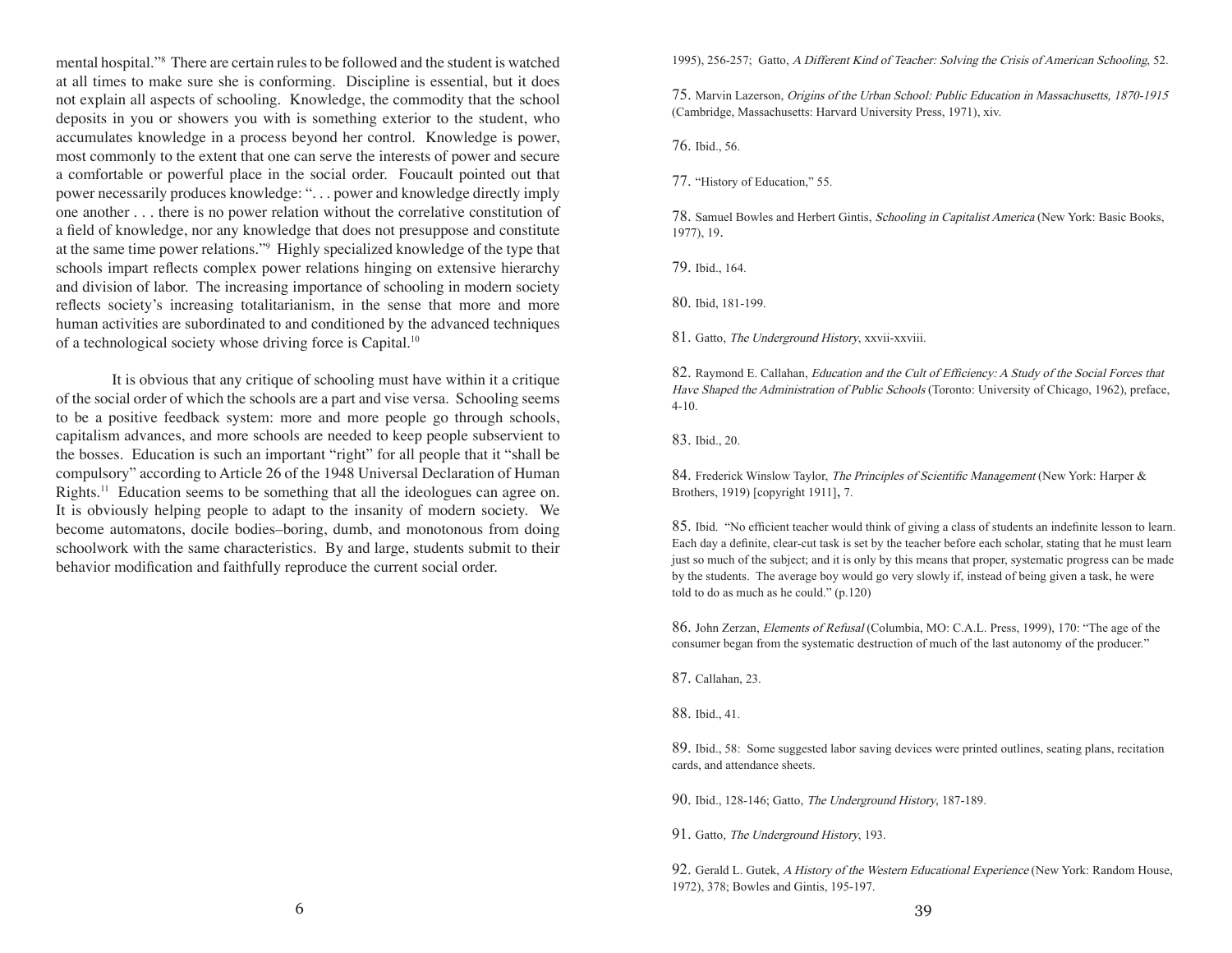#### 64. Reyhaer and Eder, 33-37.

65. David Wallace Adams, "Foreword to the Paperback Edition." Richard Henry Pratt, Battlefield  $\&$ Classroom: An Autobiography by Richard Henry Pratt (Oklahoma: University of Oklahoma Press, 2003), xi-xv [from which the quote was taken]; Robert M. Utley, "Introduction." Richard Henry Pratt, Battlefield & Classroom: An Autobiography by Richard Henry Pratt (Oklahoma: University of Oklahoma Press, 2003), xix-xx. "By 1899 over \$2,500,000 was being expended annually on 148 boarding schools and 225 day schools with almost 20,000 children in attendance." Hagan, 134.

66. Angie Debo, A History of the Indians of the United States (Oklahoma: University of Oklahoma Press, 1970), 287-288. In The Cultural Transformation of a Native American Family and Its Tribe 1763-1995 (Mahwah, New Jersey: Lawrence Erlbaum Associates, 1996), Joel Spring writes, "The specific values that common school reformers of the period wanted instilled [Protestantism, republicanism, and capitalism] matched those advocated for the civilizing of Native Americans." Since Native American children were considered lazy by missionaries, Lancaster's method of instruction, which encouraged orderliness, industriousness, and obedience, was at one time used in Indian schools: ". . .many of the missionary teachers sponsored by the Civilization Fund Act established schools among the Choctaws and Cherokees using Lancasterian methods of instruction." (Both quotes taken from page 29)

67. David Wallace Adams, Education for Extinction: American Indians and the Boarding School Experience 1875-1928 (Kansas: University Press of Kansas, 1995), 221.

68. Ibid., 210-230: A group of Navajo students who were once asked to write a poem about school, responded with the following:

> If I do not believe you The things you say, Maybe I will not tell you That is my way.

Maybe you think I believe you That thing you say, But always my thoughts stay with me My own way.

69. Foucault, 176.

70. Norval Morris and David J. Rothman eds. The Oxford History of the Prison: The Practice of Punishment in Western Society (New York: Oxford University Press, 1998), 106.

71. Foucault, 80-81.

72. Cesare Beccaria, An Essay on Crimes and Punishments (Boston: International Pocket Library, 1992), 97. Beccaria nonetheless did not foresee the rise of common schools and compulsory schooling.

73. Gatto, The Underground History, 256.

74. Howard Zinn, A People's History of the United States: 1492-Present (New York: HarperCollins,

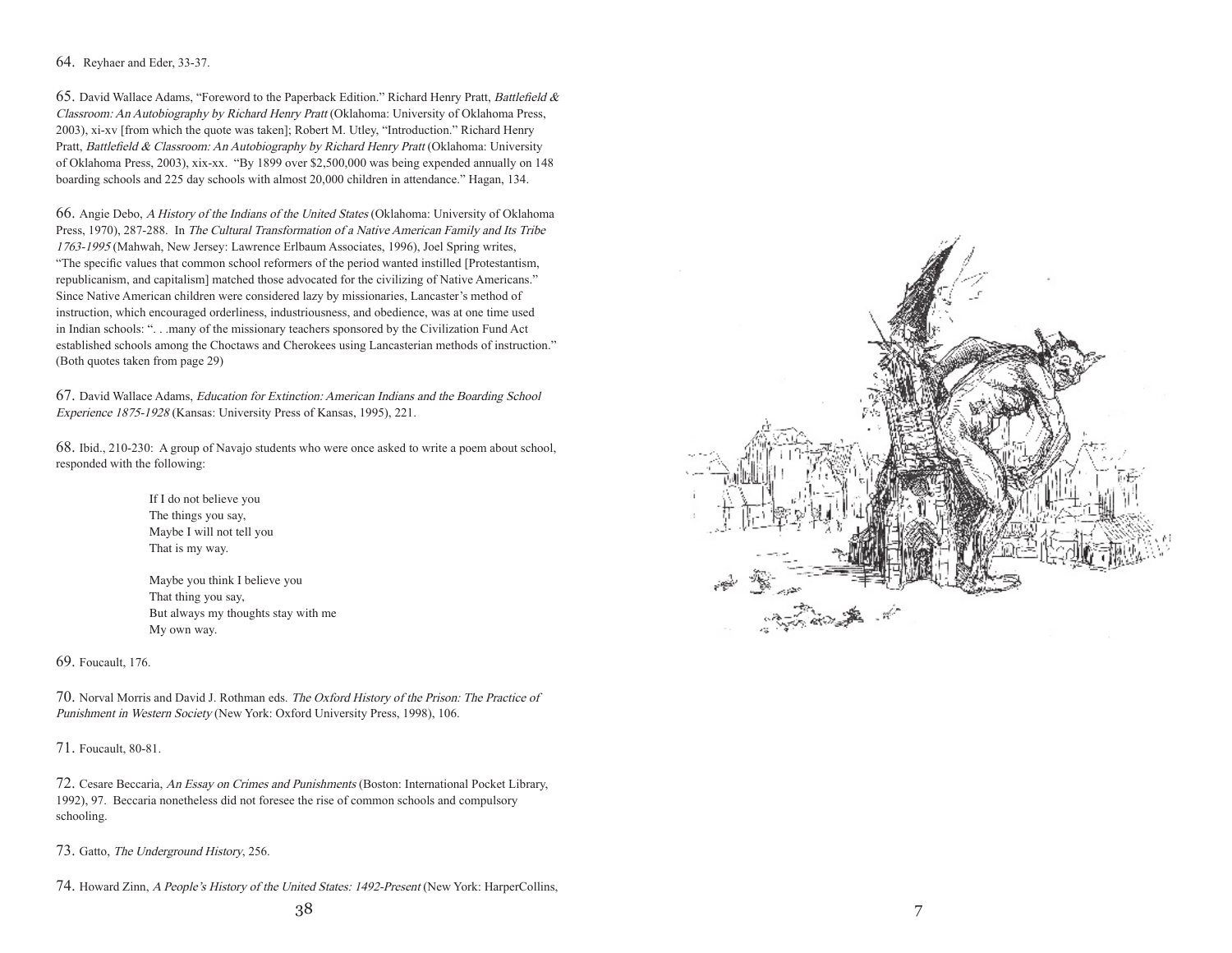## II The History of Schooling

"It may be an easy thing to make a Republic; but it is a very laborious thing to make Republicans. . . ." -Horace Mann

"The family and the tribe are the schools of savages," wrote James Mulhern.<sup>12</sup> It would be far more accurate to say that "savages" don't have schools, but that would perhaps bring the whole idea of schools into question, or at least get the reader to think about how tribes have been replaced by schools, families by classes. If modern schools are presented as simply more advanced forms of something that has always existed, they somehow seem more unavoidable, a part of our "human nature." Schooling is necessary to a society to the extent that a given society constitutes a social order where individuals are subordinated to some collectivity. Government and hierarchical social relations maintain "social order" in civilized societies, and are therefore prerequisites for the development of schooling.

The development of writing systems in Sumeria and Egypt set the stage for the first specialists in the modern sense: scribes. Writing evolved as a way of monitoring wealth, keeping track of the size of armies, and recording monetary transactions–important functions of power for early cities.<sup>13</sup> Scribes, or intellectuals, have always existed to serve the interests of power. Schooling was originally intended for scribes and other functionaries who occupied administrative and priestly roles. The impersonal relationship of students to an authority figure who instructs them is thus historically very intimately tied to the functioning of power. Schools developed as adjuncts to the temple-courts of the ruling castes of ancient cities. Accounting, mathematics, chemistry, astronomy, and a significant amount of literature concerned with religious themes grew out of these first specialized intellectual environments. Along with all of these cultural pursuits, emphasis was always placed on morality and good manners–renunciation being at the root of the work ethic so essential to schooling.<sup>14</sup> Education in the East shared these characteristics: Hindu schools stressed mental purity and self-discipline, which were religious as well as school virtues.<sup>15</sup>

It is with Greece that the Western tradition in education is said to begin. Greek education was originally concerned with the ideal of the noble warrior. Slowly this heroic culture became more of a scribe culture, although the written word was not to be the sole concern of education until all learning was organized around the Book of Books, the Christian bible. In Sparta, education had an essentially military character, its chief purpose being the training of the hoplites, or heavy infantry. Athenian education was never as strictly organized as that

Movement: A Documentary History (New York: Teachers College Press, 1973), 3-48; John Zerzan, Elements of Refusal (Columbia, MO: C.A.L. Press, 1999), 128. This book examines the origins of modern domestication and presents an impressive account of the practical effects of the Industrial Revolution.

54. Edward H. Reisner, *The Evolution of the Common School* (New York: Macmillan, 1930), 215.

55. Johann Gottlieb Fichte, Addresses to the German Nation (New York: Harper & Row, 1968), 19-29.

56. Reisner, 179-200. From pages 199-200: "Briefly to mention the major changes which are to be attributed to Pestalozzi's precept and example, we may say that he called the attention of his age to the social significance of the common schools; that he did much to rescue teaching in the common schools from a nondescript teaching personnel and to place it in the hands of men and women much more adequately prepared to follow teaching as an honorable and skilled calling; that he gave great impetus to the classification of pupils according to their abilities and achievements; that he greatly expanded the curricula of the common schools beyond the narrow exercise in reading which it had been before his time; that he introduced methods of instruction which greatly facilitated the mastery of the ordinary school skills and the acquisition of information; that he substantially improved the quality of school experience by introducing more of concreteness, more of thinking, and more of doing into school; that he wrought a revolution in the conception of school discipline by substituting the rule of love for the rule of fear and by treating children as cooperative individuals in a social enterprise rather than as potential rebels in a kingdom of repression."

57. Gatto, The Underground History, 137-144.

58. Horace Mann, Life and Works of Horace Mann: Vol. III (Boston: Life and Shepard Publishers, 1891), 302-303, 365-366.

#### 59. Reisner, 235-236.

60. John Taylor Gatto, Dumbing Us Down (Gabriola Island, British Columbia: New Society Publishers, 2002), 22. H.G. Good writes, "According to the Massachusetts law of 1852, all children between the ages of eight and fourteen years were required to attend school for twelve weeks a year, and for six of the twelve weeks the attendance had to be consecutive." H. G. Good, A History of Western Education: Second Edition (New York: Macmillan, 1960), 450.

61. Richman, 44.

62. Jon Reyhaer and Jeanne Eder, "A History of Indian Education." Jon Reyhaer ed. Teaching American Indian Students (Oklahoma: University of Oklahoma, 1992), 33-44.

63. William T. Hagan, American Indians: Revised Edition (Chicago: The University of Chicago Press, 1979), 87-88. Joel Spring writes, "In the early days of missionary schools, teaching the value of work became a major source of conflict between teachers and parents." Joel Spring, The Cultural Transformation of a Native American Family and Its Tribe 1763-1995 (Mahwah, New Jersey: Lawrence Erlbaum Associates, 1996), 69. Along with the teaching of "a good work ethic" came profound social transformations. For example, "Among Choctaws, who traditionally did not have social classes, schooling became an important means of creating and distinguishing social classes." Spring, 201.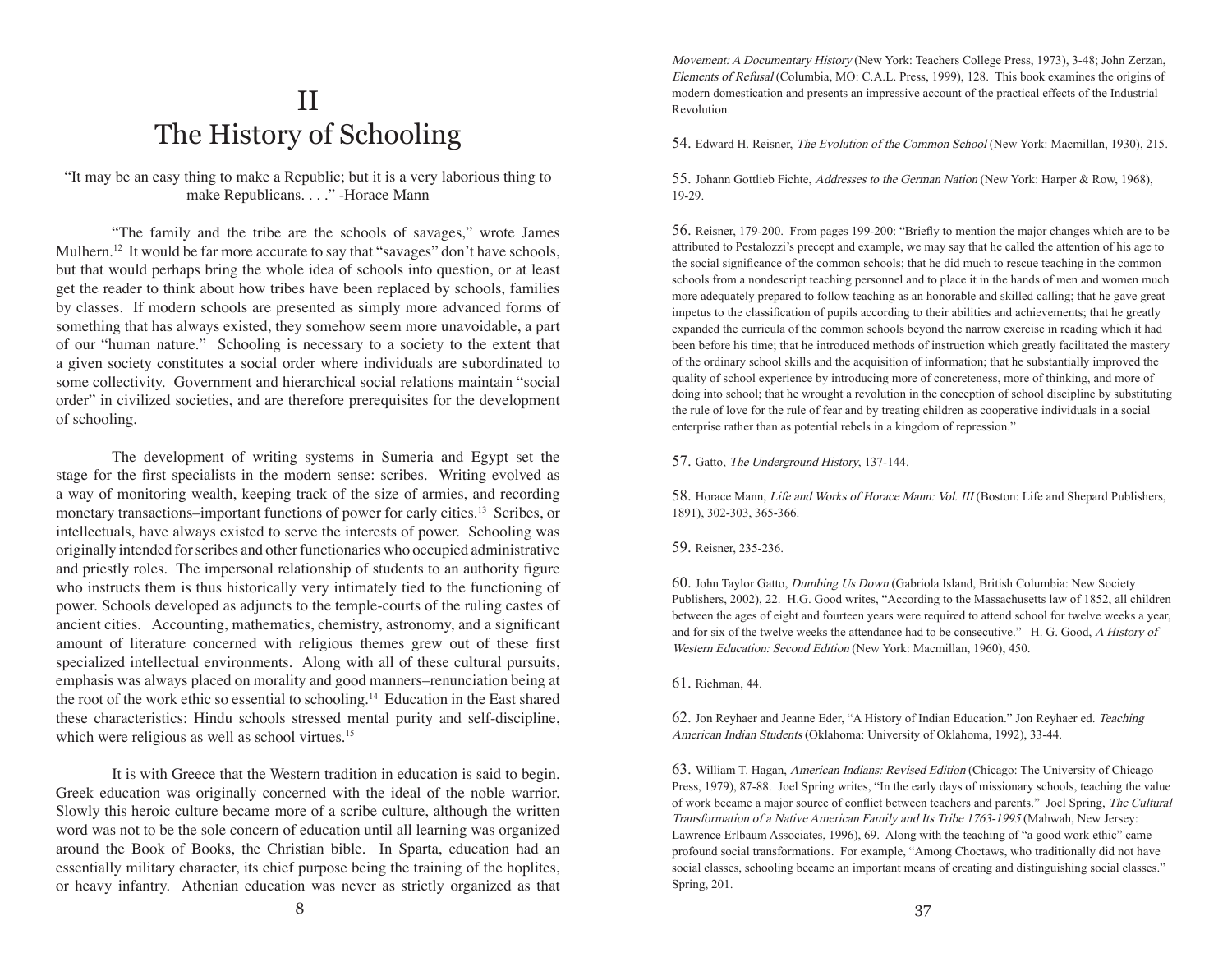41. H. G. Good, A History of Western Education: Second Edition (New York: Macmillan, 1960), 383.

42. Tyack, 28-34.

43. Ibid., 88.

44. Ibid., 66-67, 92. Noah Webster: ". . .good republicans. . . are formed by a singular machinery in the body politic, which takes the child as soon as he can speak, checks his natural independence and passions, makes him subordinate to superior age, to the laws of the state, to town and parochial institutions." Quoted in Sheldon Richman, Separating School & State: How to Liberate America's Families (Fairfax, Virginia: The Future of Freedom Foundation, 1994), 47. Benjamin Rush: "The government of schools. . . should be arbitrary. By this mode of education we prepare our youth for the subordination of laws and thereby qualify them for becoming good citizens of the republic. I am satisfied that the most useful citizens have been formed from those youth who have not known or felt their own wills til [sic] they were one and twenty years of age." Quoted in Samuel Bowles and Herbert Gintis, Schooling in Capitalist America (New York: Basic Books, 1977), 36.

45. Foucault, 178.

46. Tyack, 120-121.

47. Michael B. Katz, The Irony of Early School Reform: Educational Innovation in Mid-Nineteenth Century Massachusetts (Cambridge, Massachusetts: Harvard University Press, 1968), 3-13. Mann was asked if he would accept the position by Edmund Dwight, a major industrialist from Springfield, after Dwight had convinced the governor that the position was too important to give to an educator. Mann was a politician, and as Secretary of the Massachusetts Senate he had advocated railroad construction, insane asylums, and other reforms. Samuel Bowles and Herbert Gintis, Schooling in Capitalist America (New York: Basic Books, 1977), 165.

### 48. Katz, 47.

49. Horace Mann. The Republic and the School: Horace Mann on the Education of Free Men (Richmond, VA: William Byrd Press, 1957), 87.

50. David Tyack and Elisabeth Hansot, Managers of Virtue: Public School Leadership in America, 1820-1980 (New York: Basic Books, 1982), 55.

51. Howard P. Chudacoff, *The Evolution of American Urban Society* (Englewood Cliffs, New Jersey: Prentice-Hall, 1975), 41, 164.

52. Michael B. Katz emphasizes the importance of the word systems as representative of a profound development in schooling in Michael B. Katz et al The Social Organization of Early Industrial Capitalism (Cambridge, Massachusetts: Harvard University Press, 1982), 351 and in Michael B. Katz, Reconstructing American Education (Cambridge, Massachusetts: Harvard University Press, 1987), 6.

53. John Taylor Gatto, The Underground History of American Education: An Intimate Investigation into the Prison of Modern Schooling (New York: The Oxford Village Press, 2003), 17-21; Carl F. Kaestle, "Introduction." Karl F. Kaestle ed. Joseph Lancaster and the Monitorial School

of Sparta. Nonetheless, the ephebia of Athens were schools for future soldiers organized by the state. The ephebia, however, eventually lost their military focus, ceased to be compulsory, and began teaching philosophy and rhetoric to the wealthy that would never have to work.<sup>16</sup>

Prior to the sixth century B.C., Greek education was generally "artistic rather than literary, athletic rather than intellectual."<sup>17</sup> Many Greek cities, especially Athens, were developing a very active political life around this time. This more democratized Athens developed forms of collective education that paved the way for the development of the school as an institution. The Sophists responded to the need for a new ideal of education and began to teach students with the intention of molding successful citizens: people who were intellectual, scientific, and rational.<sup>18</sup> If "man is the measure of all things," as Protagoras said, are sophists the best measurers?<sup>19</sup> The Sophists went from town to town searching for pupils, literally selling their skills–they became the first paid teachers. Their approach was looked upon contemptuously by many who saw education as encompassing so much more than practical pursuits; nonetheless, they laid the foundation for the more highly developed Hellenistic education that would consist of a complex course of studies undertaken from the age of seven to twenty. Although there were no infant schools in Greece, Plato felt that children should go to school at six. Aristotle felt that five would be the most sensible age to begin, and Chrysippus was modern enough to say three. Schooling was beginning to assume great importance in the minds of influential thinkers.<sup>20</sup> Plato felt that with schooling, man becomes "the most divine and most civilized" of all animals; without it, "he is the most savage of earthly creatures."<sup>21</sup> Still, for all his seriousness about preparing the next generation of political leaders, the academy he founded was incredibly informal by modern standards.<sup>22</sup>

Roman education was originally very different from intellectual Hellenistic education. Whereas the Greek boy was led to school by a slave, a pedagogue, the Roman boy stayed at home and was raised by his mother and educated by his father until he was old enough for military service. As Rome extended its empire, Greek influence increased and eventually Roman schools were created for the purpose of training administrators and state functionaries. Still, there was never any general scholastic policy as was to be developed later by the modern nation-state. Christianity developed in the midst of Greco-Roman civilization, and its educational practice would incorporate both Greek intellectualism and Roman severity, absorbing what is perhaps the most persistent theme of Western Education, the ideal image of man–man who bowed down before the law and sacrificed himself for an ideal.<sup>23</sup>

The first Christian schools were the catechetical schools of the first centuries A.D., where instruction was exclusively oral. They were institutes of higher learning in the sense that they were geared toward an older audience. They were principally concerned with instructing pagans in Christian beliefs so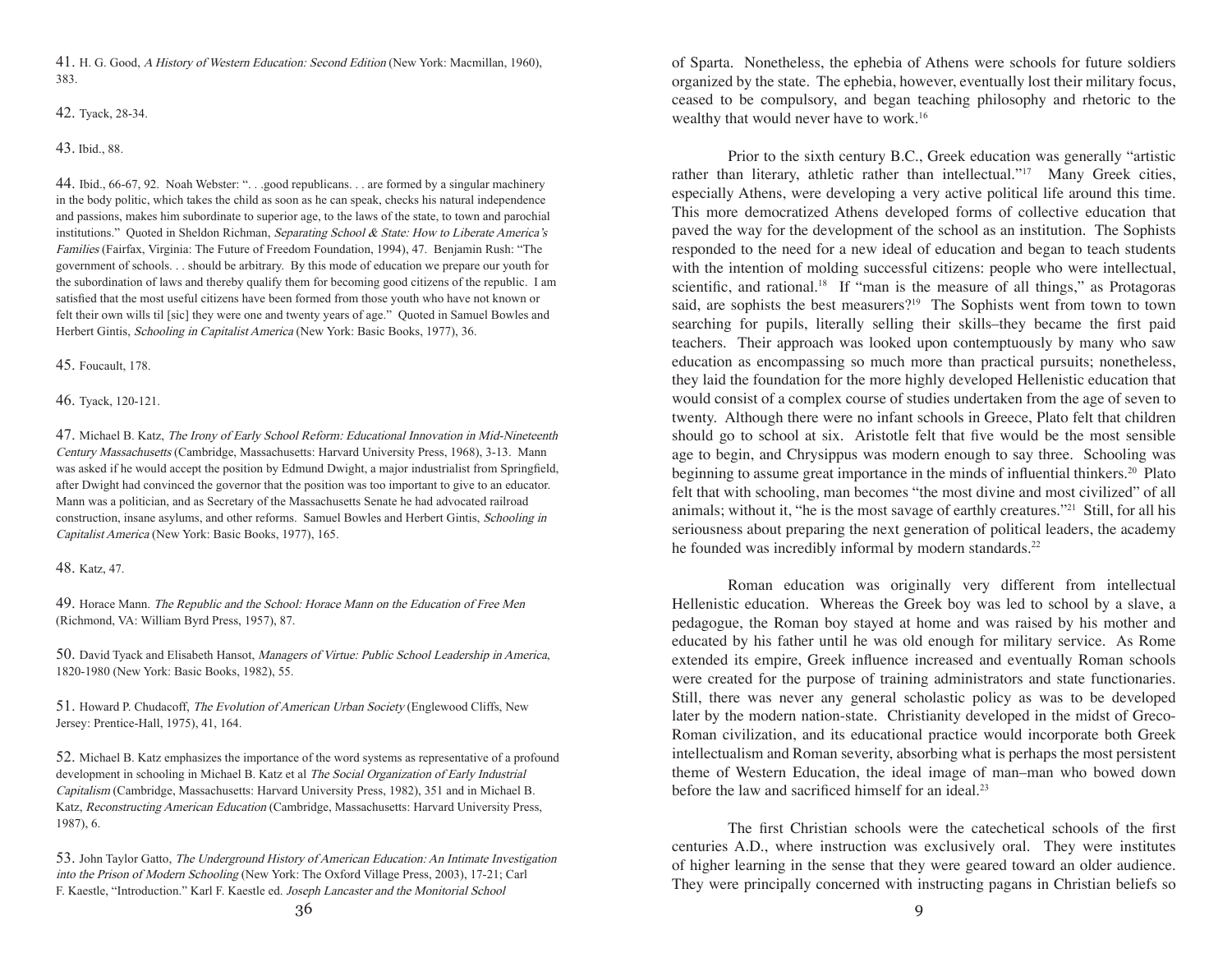that they could be baptized.<sup>24</sup> The monastic school, originally created for future monks, appeared in the fourth century and they became the first genuine Christian schools.<sup>25</sup> Cathedral schools which were provided by every Cathedral were a later development, and the enrichment of their program helped bring about the rise of the Universities during the medieval period.<sup>26</sup> From the  $11<sup>th</sup>$  century onward, the church was very much concerned with the development of an effective educational system. At the same time, the characteristics of higher education were being established between the  $11<sup>th</sup>$  and  $16<sup>th</sup>$  centuries.<sup>27</sup> Frederick Eby writes, "By the end of the  $15<sup>th</sup>$  century, 79 universities were recognized in western Europe. Almost all had the blessings of the Pope, even if they did not owe their initiation to papal decree. . . . Most of the students were laymen, and secular subjects such as law, medicine, and the sciences dominated their interest [more and more]."<sup>28</sup> With the rise of Christianity, education came to have a fundamentally moral aim. Discipline was becoming ever more precise as living and learning became more and more conditioned by set parameters of space and time.<sup>29</sup>

The  $16<sup>th</sup>$  and  $17<sup>th</sup>$  century grammar school that was physically separated from the church was the product of the Renaissance and the Reformation. The humanism of the Renaissance stimulated a greater interest in intellectual activity and classical learning, while the reformation moved beyond the traditionalism and formalism of medieval times. In terms of schooling, the two movements seemed to work in harmony.<sup>30</sup> Martin Luther, who was a staunch advocate of schooling, influenced the growth of lower schools throughout northern Europe. With Gutenberg's invention of moveable type, more and more Bibles were being printed, and universal education, if not a humanist ideal, was rapidly becoming a Christian one.<sup>31</sup> The provincial schools and the Christian elementary schools of the seventeenth century were founded principally to combat the ignorance of God and idleness among the poor. Comenius, an educator born in 1592, believed that children are not born human, but can become human through the proper training– educating them thus became God's purpose. Christian schools not only trained docile children, but also tried to make sure parents stayed faithful and replicated the discipline of the school in the home.<sup>32</sup>

The advancements of science during the seventeenth and eighteenth centuries permanently changed the ways in which schooling was viewed and implemented. In Francis Bacon's unfinished utopia, The New Atlantis, the inhabitants of the perfect commonwealth organize a scientific society, the end of which is "the Knowledge of causes, and the secret motions of things; and the enlarging of the bounds of human empire, to the effecting of all things possible."<sup>33</sup> Bacon's book influenced the founding of the Royal Society and the scientific academies, while some of his short essays, such as "Of Marriage and the Single Life" and "Of Parents and Children" signaled the decreasing importance of the family and traditional social groupings. $34$  Descartes, too, made observations that very clearly represented the increasing importance of science. He came to the conclusion that he was "a substance the whole essence or nature of which is

became the basis for future upper-class schooling." John Taylor Gatto, The Underground History of American Education: An Intimate Investigation into the Prison of Modern Schooling (New York: The Oxford Village Press, 2003), 15. This book, though hard to find, is possibly the most eyeopening book on the subject.

28. Eby, 22-23.

29. Reimer, 58; Foucault, 150: "For centuries, the religious orders had been masters of discipline: they were the specialists of time, the great technicians of rhythm and regular activities."

30. Kenneth W. Richmond, The Free School (London: Methuen & Co., 1973), 102; Eby, 40-41.

31. Reimer, 357. "I maintain that the civil authorities are under obligation to compel the people to send their children to school." –Martin Luther, quoted in Sheldon Richman, Separating School  $\&$ State: How to Liberate America's Families (Fairfax, Virginia: The Future of Freedom Foundation, 1994), 40.

32. Eby, 181; Foucault, 210-211.

33. Francis Bacon, The Advancement of Learning and New Atlantis (London: Oxford University Press, 1960), 288.

34. Eby, 155; John Taylor Gatto, A Different Kind of Teacher: Solving the Crisis of American Schooling, 151.

35. Rene Descartes, Discourse on Method and Meditations on First Philosophy (Indianapolis, Indiana: Hackett, 1998), 18-19.

36. Foucault, 222, 146-147.

37. David B. Tyack, Turning Points in American Educational History (Waltham, Massachusetts: Blaisdell Publishing Company, 1967), 85: George Washington on education: "The more homogeneous our citizens can be made in these particulars, the greater will be our prospect of permanent union. . . ." Thomas Jefferson: "They [the most beloved and trusted] are those who have been educated among them [the American people], and whose manners, morals and habits are perfectly homogeneous with those of the country."

38. Sheldon Richman, Separating School & State: How to Liberate America's Families (Fairfax, Virginia: The Future of Freedom Foundation, 1994), 37. "But matters of public interest ought to be under public supervision; at the same time also we ought not to think that any of the citizens belongs to himself, but that all belong to the state, for each is a part of the state, and it is natural for the superintendence of the several parts to have regard to the superintendence of the whole." Aristotle, Politics. The Evolution of Education, ed. David Swanger (Orlando, Florida: Harcourt Brace, 1995), 10.

39. Tyack, 3.

40. Ibid., 2.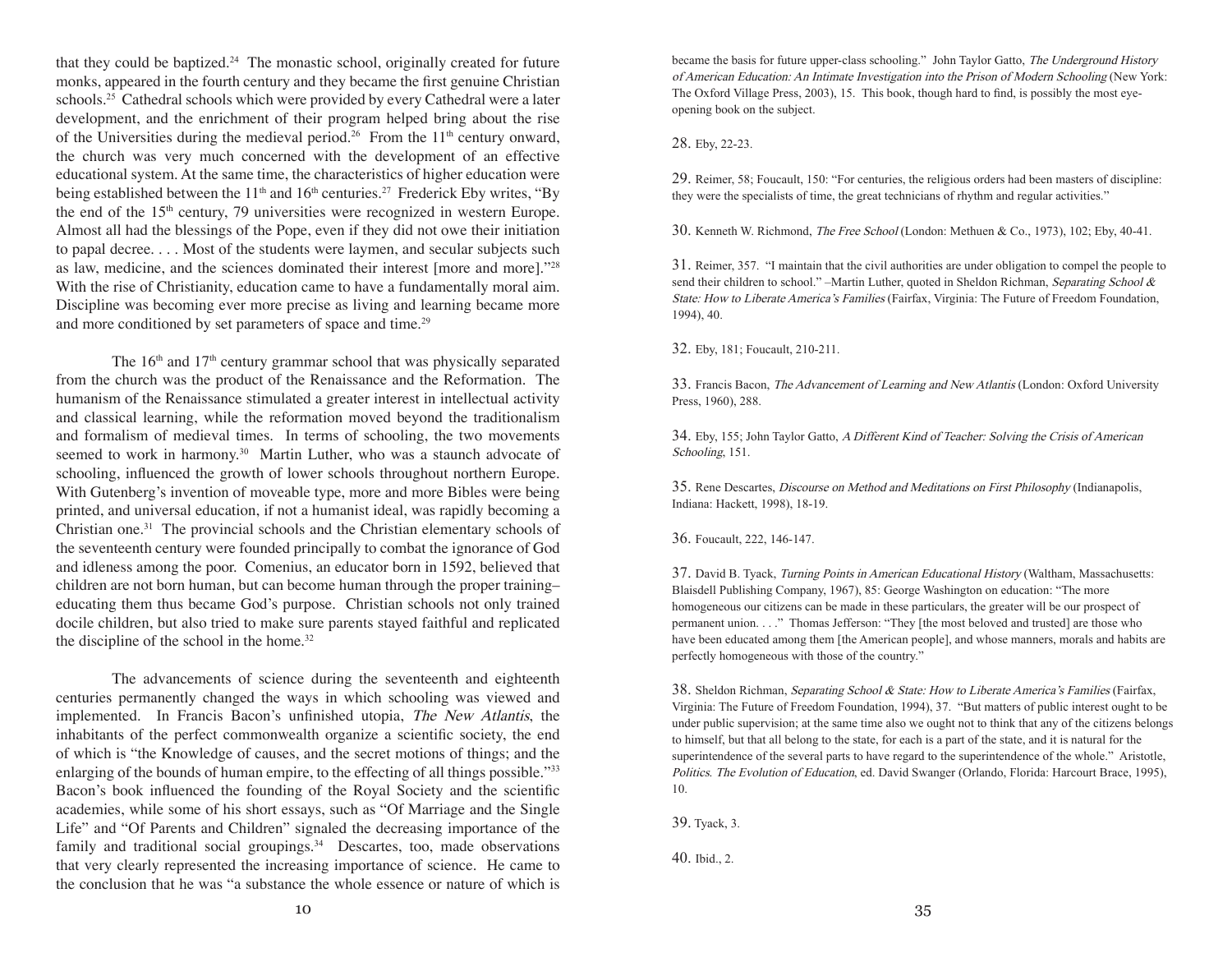12. James Mulhern, A History of Education (New York: The Ronald Press Company, 1959), 52. This idea is echoed elsewhere: "In the most primitive cultures, there is often little formal learning, little of what one would ordinarily call school or teachers; for, frequently, the entire environment and all activities are school, and many or all adults are teachers. . . . The concentration of learning in a formal atmosphere allows children to learn far more of their culture than they are able to do by merely observing and imitating." "History of Education," The Encyclopedia Britannica (1988 ed.), 11.

13. Michael Cole, "Cognitive Development and Formal Schooling: The Evidence from Cross-Cultural Research," The Evolution of Education ed. David Swanger (Orlando, Florida: Harcourt Brace, 1995), 68.

14. William A. Smith, Ancient Education (New York: Philosophical Library, 1955), 20-46; Everett Reimer, School is Dead (Middlesex, England: Penguin, 1971), 56.

15. Mulhern, 111.

16. H.I. Marrou, A History of Education in Antiquity (New York: Sheed and Ward, 1956).

17. Ibid., 43.

18. Ibid., 39-47.

19. Ibid., 51.

20. Everett Reimer, School is Dead (Middlesex, England: Penguin, 1971), 57; H.I. Marrou, <sup>A</sup> History of Education in Antiquity.

21. Edward J. Power, A Legacy of Learning: A History of Western Education (Albany, New York: State University of New York Press, 1991), 32.

22. Ibid., 30; Plato, *The Republic. The Portable Plato* (New York: Penguin, 1977).

23. Marrou, A History of Education in Antiquity.

24. Power, 95-96; Mulhern, 258.

25. Power, 106.

26. Frederick Eby, The Development of Modern Education: Second Edition (Englewood Cliffs, N.J.: Prentice Hall, 1952), 20; Mulhern, 279.

27. "History of Education," The Encyclopedia Britannica (1988 ed.), 34; "Higher Education," The Encyclopedia Britannica (1988 ed.), 1. Also of note: "Between the eleventh and the fourteenth centuries, an attempt to reduce the influence of emotionality in religion took command of church policy. Presenting the teachings of the Church in scientific form became the main ecclesiastical purpose of school, a tendency called scholasticism. This shift from emotion to intellect resulted in great skill in analysis, in comparison and contrasts, in classifications and abstraction, as well as famous verbal hairsplitting–like how many angels could dance on the head of a pin. Scholasticism

simply to think, and which, in order to exist, has no need of any place nor depends on any material thing."<sup>35</sup> Science was slowly beginning to replace religion, in the sense that it occupied the same place as an object of faith: a good in and of itself.

"The 'Enlightenment', which discovered the liberties, also invented the disciplines," wrote Foucault. "In the eighteenth century, 'rank' begins to define the great form of distribution of individuals in the educational order: rows or ranks of pupils in the class, corridors, courtyards, rank attributed to each pupil at the end of each task and each examination; the rank he obtains from week to week, month to month, year to year; an alignment of age groups, one after another; a succession of subjects taught and questions treated, according to an order of increasing difficulty."<sup>36</sup> The individual was more and more enmeshed in a psychogeography shaped according to the interests of power. Such is the shape of the new schooling being forged during the Enlightenment, soon to be systematically applied by the nation-state. George Washington and Thomas Jefferson, for example, both saw education as a way to create a more "homogenous" citizenry.<sup>37</sup> Benjamin Rush, echoing Aristotle's thinking, spoke the hidden truth of schooling: "Let our pupil be taught that he does not belong to himself, but that he is public property."<sup>38</sup>

In the United States, the Puritans were the first people to be preoccupied with schooling. According to Puritan thinking, the child was "not only ignorant but sinful in nature."<sup>39</sup> The preacher, coincidentally also the main teacher in the Massachusetts Bay Colony, was there to raise them up to civilized status.<sup>40</sup> In accordance with the philosophy of John Calvin, Massachusetts voted for "the compulsory establishment of schools, ordering every town, that is, township, of fifty households to establish an elementary school and every town of one hundred households a secondary school as well."<sup>41</sup> Virginia was much less concerned with universal education. Tutors were often hired by the wealthy to prepare their boys for College (usually William and Mary or a European school), but the poor had less opportunity for education. "In moving from seventeenth-century Massachusetts to eighteenth-century Virginia one senses a marked decompression in religious climate; in place of 'sin and profanes' the Virginia teacher's foes become the awkward and uncouth."<sup>42</sup>

The character of American education was nothing new: "Both [Noah] Webster and [Benjamin] Rush believed that the teacher should be an absolute monarch."<sup>43</sup> The classroom was rapidly becoming an instrument for the formation of modern republicans. Benjamin Franklin's virtues of temperance, silence, order, resolution, frugality, industry, sincerity, justice, moderation, cleanliness, tranquility, chastity, and humility were perhaps the Bourgeois virtues par excellence. <sup>44</sup> These values were becoming ever more entrenched in society as industry progressed and industriousness became the absolute good: "The workshop, the school, the army were subject to a whole micro-penality of time (latenesses, absences, interruptions of tasks), of activity (inattention, negligence, lack of zeal), of behavior (impoliteness, disobedience), of speech (idle chatter, insolence), of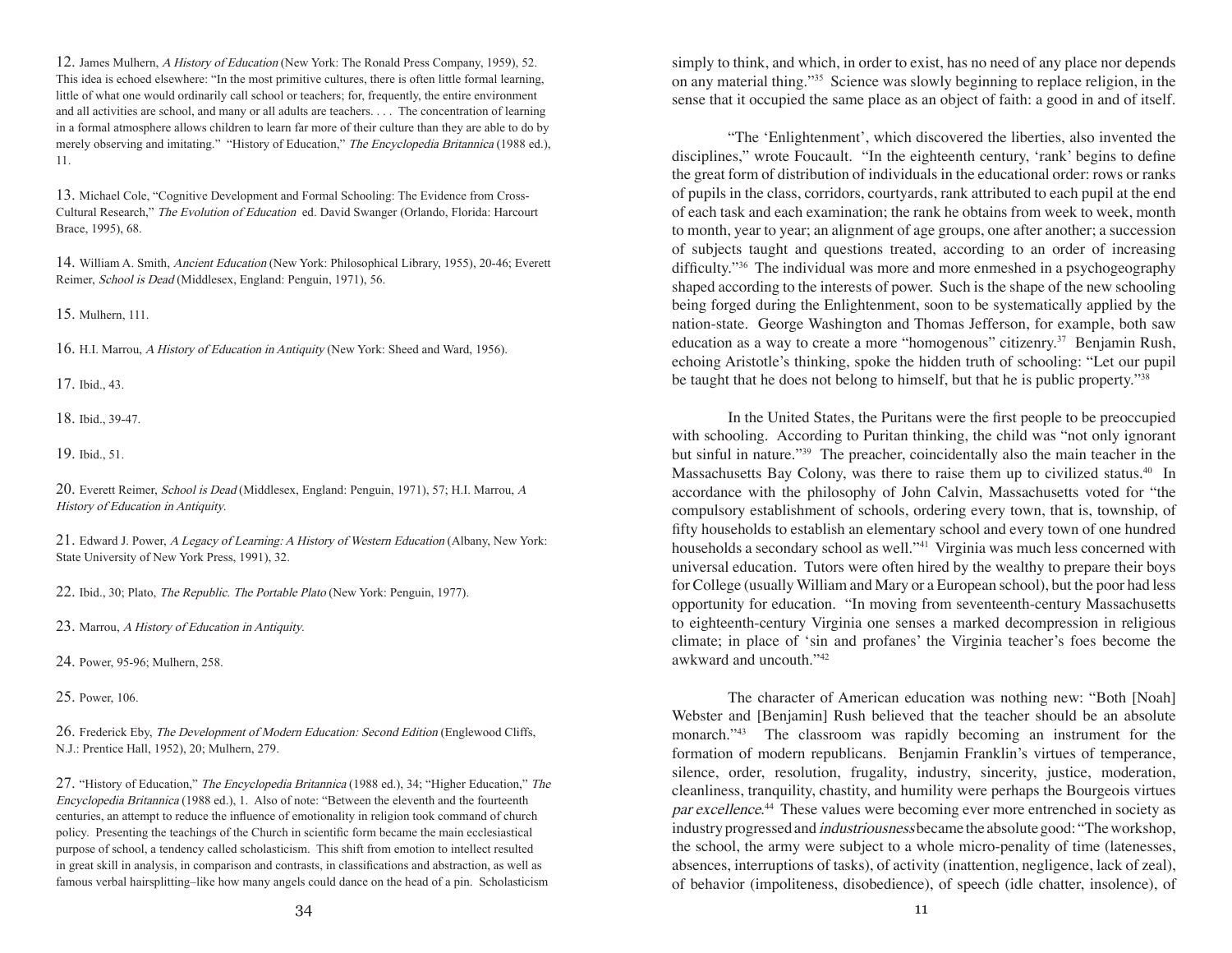the body ('incorrect' attitudes, irregular gestures, lack of cleanliness), of sexuality (impurity, indecency). . . each subject find[s] himself caught in a punishable, punishing universality."<sup>45</sup>

Arising out of the belief that the existing schools were not systematic enough to accomplish their purpose, and starting in the urbanizing, industrializing regions of the East where America was acquiring a mostly foreign-born proletariat, the common school movement strove for universal "free" public education.<sup>46</sup> As the state's attitude toward economic life was becoming more non-interventionist, its attitude towards education was changing in the opposite direction. The 1837 founding of the Massachusetts Board of Education and the appointment of Horace Mann as its first secretary marked the transition into the modern epoch of education in America.<sup>47</sup> The blazing humanitarianism of the advocates of popular education was chiefly concerned with integrating masses of people into the new industrial economy and diffusing social tensions created by increasing inequality. Michael B. Katz disproves the myth that the working class struggled for popular education: "The committees [school committees] saw themselves arrayed against the mass of parents, whom they considered uncomprehending and indifferent. School committees were unashamedly trying to impose educational reform and innovation on this reluctant citizenry. The communal leaders were not answering the demands of a clamourous working class: they were imposing the demands; they were telling the majority, your children shall be educated, and as we see fit. Promoters represented educational reform, especially the high school, as an innovation directly aimed at urbanizing, industrializing communities. The high school was simultaneously to foster mobility, promote economic growth, contribute to communal wealth, and save towns from disintegrating into an immoral and degenerate chaos."<sup>48</sup>

Horace Mann called education "the great equalizer of the conditions of men–the balance-wheel of the social machinery."<sup>49</sup> Since schooling was becoming more democratic, common school reformers were trying to appeal to everyone: "To employers he [Horace Mann] claimed that schooling made workers more industrious, obedient, and adaptive, thereby increasing their output; to working people he held out the hope of increased earnings."<sup>50</sup> The overall trajectory of this schooling, however, is best understood not in relation to democratic ideology, but in its relation to industrialism and the new forms of social organization being developed. Schooling was to "assimilate the immigrants and teach all children to shun the moral temptations of modern life." Eventually, schools became graded, policy making centralized, curricula standardized, and architecture uniform.<sup>51</sup> What emerged were *systems* of public education, education having acquired its entirely institutional character. This development paved the way for the sterile bureaucracy of the  $20<sup>th</sup>$  century.<sup>52</sup> The schools became important auxiliary institutions to the factory, teaching children to be orderly and tractable. An important transitional period (1800-1830) in the development of industrial society in England and America was marked by a type of school known as a Lancaster

## ENDNOTES

1. Max Stirner, "The False Principle of Our Education," http://www.nonserviam.com/egoistarchive/ stirner/articles/false.html. This article was originally published by Marx in the Rheinische Zeitung. After Stirner wrote his masterwork *The Ego and Its Own* (an excellent book), Marx was so infuriated by it that he devoted a large (most of the book) and largely irrelevant portion of The German Ideology to a critique of Stirner's ideas.

2. John Taylor Gatto, A Different Kind of Teacher: Solving the Crisis of American Schooling (Berkeley, CA: Berkeley Hills Books, 2002), 61-62.

3. "The ideas of the ruling class are in every epoch the ruling ideas: i.e., the class which is the ruling material force of society is at the same time its ruling intellectual force. The class which has the means of material production at its disposal, consequently also controls the means of mental production, so that the ideas of those who lack the means of mental production are on the whole subject to it. The ruling ideas are nothing more than the ideal expression of the dominant material relations, the dominant material relations grasped as ideas; hence of the relations which make the one class the ruling one, therefore, the ideas of its dominance." Karl Marx and Friedrich Engels, The German Ideology (Amherst, New York: Prometheus, 1998), 67.

4. Alexander Inglis, Principles of Secondary Education (Cambridge, Massachusetts: Riverside Press, 1918), 343.

5. Ken Knabb ed., Situationist International Anthology (Berkeley, CA: Bureau of Public Secrets, 1995), 170-175. The Situationist International (1957-1972) was a relatively small yet influential Paris-based group that had its origins in the avant garde artistic tradition. The situationists are best known for their radical political theory and their influence on the May 1968 student and worker revolts in France. The most important situationist books are probably The Society of the Spectacle by Guy Debord, The Revolution of Everyday Life by Raoul Vaniegem, and the anthology cited above.

6. Derrick Jensen, A Language Older Than Words (White River Junction, VT: Chelsea Green, 2000), 102. This book is possibly the most accessible and convincing critique of civilization.

7. Immanuel Kant, The Educational Theory of Immanuel Kant (Philadelphia: Lippincott Company, 1904), 225.

8. Bob Black, The Abolition of Work and Other Essays (Port Townsend, WA: Loompanics, 1986), 20. The theme of the essay "The Abolition of Work," readily available on the internet, closely parallels the theme of this essay.

9. Michel Foucault, Discipline & Punish: The Birth of the Prison (New York: Vintage, 1977), 27.

10. Jacques Ellul, The Technological Society (New York: Vintage, 1964).

11. http://www.un.org/Overview/rights.html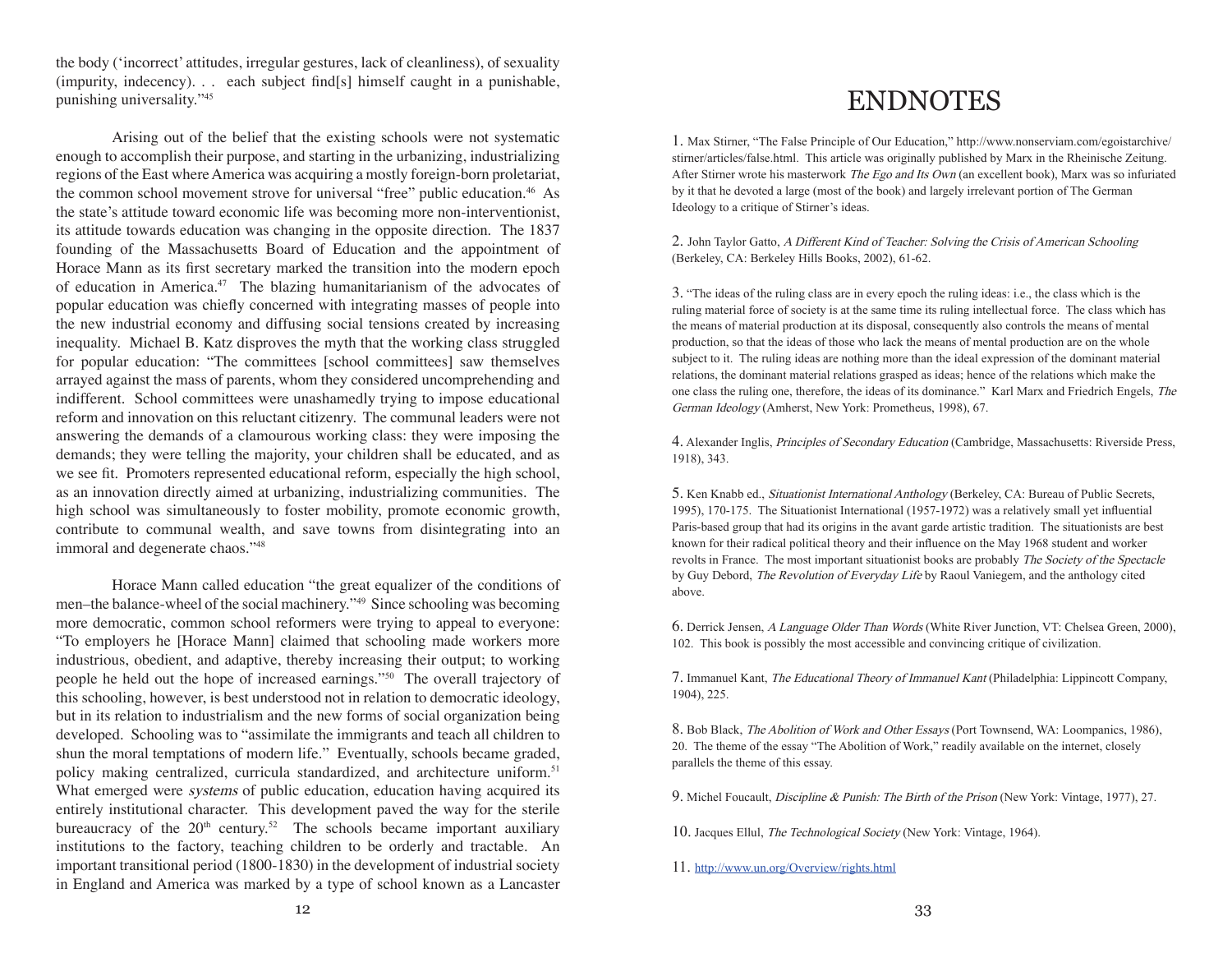

Yet the level of semangl freedom most of us experienced contin-<br>Yet the level of semangle freedom a school, at school, we found Yet the level of sammen freedom most of we experiences. we found<br>we to be high until we were sent to school, he school, we found<br>we to be high until we were sent to school, alled image Yet the level of semanal freedom must be school, he school, we soumed<br>used to be high until we were sent to school, he school, he had bud<br>most of nur life being structured into the dints in which immature.<br>to sectain this nost of mur life being streamding" was frowned upon, called tong<br>to do certain things. The was very effective and it was not tong<br>This intensive repression was very effective and it was not tong<br>This intensive to be good p to do certain things. "From what wery effective and it was not been<br>This intensive repression was very effective and consumers, accking erer<br>before we learned to be good producers and consumers, accurate. And in

before we learned to be good provincents. ore we learned to be good pour peers.<br>I approval of authority and our peers.<br>Still undegenative action rebels. He do not fully accept authority. the approval of authority are of the wild animal we truly are the still understanding it all it wild animal we have the work and are<br>all of us, it somethers rebein. He do not fully accept and are<br>all of us, it somethers we Still undermeathers rebeis. He do not fully accept make are<br>all of us, it somethers rebels. He do not fully accept mork and are<br>we want to be able to just enjoy ourselves, We have the such fuller. all of us, it somethnes reversion ourselves, We have work and the<br>We want to be able to just enjoy ourselves, We have such fuller.<br>bored by commodity consumption, We know life can be much fuller.

or monitorial school. Such schools were originally inspired by the schooling system in India whereby the caste system was preserved through the gathering of hundreds of children from the bottom two castes (95% of the population) into big rooms where they were taught self-abnegation and little else by a Brahmin. Joseph Lancaster, after reading a report of the Hindu system, worked to establish similar schools in England and the United States. These schools were very much like factories, emphasizing economy, routine, and competition. While this particular form of school did not survive, the ethos that informed the Lancasterian system continued. In other words, the factory continued to be a model for schools. Schooling became inextricably tied to the reproduction of the new industrial order and capitalist social relations. Given the importance of the new schooling system, it is no wonder that schooling would soon become compulsory.<sup>53</sup>

America's compulsory school system was inspired by the first effective compulsory school system which was developed in Prussia and functional by 1819. "In 1806, in the battle of Jena, Napoleon crushed the military forces of Prussia, and in the Treaty of Tilsit, by which peace was concluded in 1807, he exacted severe and humiliating terms of the defeated nation."<sup>54</sup> A wave of Prussian nationalism swept over the nation. Creating a massive compulsory education system aimed at creating patriotic masses that would die for their country was seen by leaders as the way to assure national greatness. Johann Gottlieb Fichte, the most influential proponent of such a system, wanted students to develop a love of "regular and progressive mental activity" that would direct them toward a life of service to society. He was preoccupied with the importance of an "image of a moral order of life" and "the good [as opposed to my good], simply as such and for its own sake."<sup>55</sup> From the Swiss educator John Henry Pestalozzi ("the father of the modern elementary school") the Prussians learned of the great potential of modern common schools.<sup>56</sup> The Prussian schools formed at this time were divided into three categories: Akadamiensschulen for future policy makers (1% of students), Realsschulen for future professionals (5 to 7.5% of students) and Volksschulen, which emphasized obedience, for everybody else. Horace Mann visited Prussia in the 1840s and praised the Prussian schooling system in his Seventh Annual Report. The curious thing, which Mann neglects to mention, is that he "arrived in Prussia when its schools were closed for vacation. He toured empty classrooms, spoke with authorities, interviewed vacationing schoolmasters, and read piles of dusty official reports."<sup>57</sup> Nonetheless, Mann's glowing report accurately represents his opinion of the Prussian system. He was particularly impressed by the Prussian classification of scholars throughout their course of instruction and their enforcement of compulsory school laws: "After a child has arrived at the legal age for attending school,–whether he be the child of noble or of peasant,–the only two absolute grounds of exemption from attendance are sickness and death. The German language has a word for which we have no equivalent either in language or in idea. The word is used in reference to children, and signifies due to the school; that is, when the legal age for going to school arrives, the right of the school to the child's attendance attaches, just as, with us,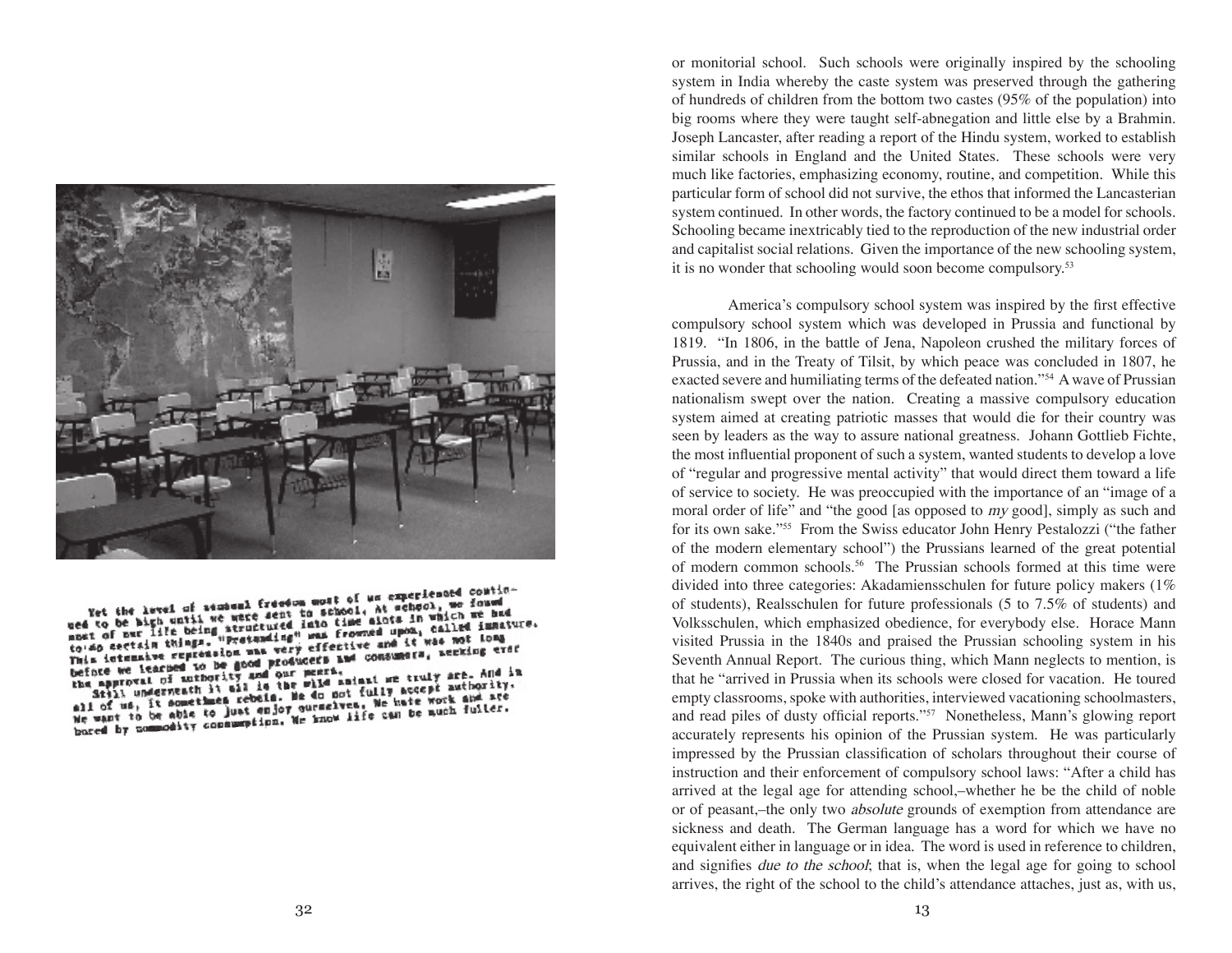the right of a creditor to the payment of a note or bond attaches on the day of its maturity."<sup>58</sup>

Slowly but surely, the state was able to impose compulsory attendance on the citizenry. During the latter half of the  $19<sup>th</sup>$  century, the United States, France, and England, all established systems of public education with compulsory attendance.<sup>59</sup> John Taylor Gatto describes the imposition of compulsory attendance in America: "Our form of compulsory schooling is an invention of the State of Massachusetts around 1850. It was resisted–sometimes with guns–by an estimated eighty percent of the Massachusetts population, the last outpost in Barnstable on Cape Cod not surrendering their children until the 1880s, when the area was seized by militia and children marched to school under guard."<sup>60</sup> By 1900, most states had government schools and compulsory attendance.<sup>61</sup>

An area of investigation that very clearly shows the role of schooling in a society is the conflict between a society that has schools (the United States) and societies that don't (American Indians). During the 300 years following the establishment of a Jesuit missionary school in Havana, Florida in 1568, Catholic and Protestant religious groups dominated attempts to educate Indian youth. It was in the  $19<sup>th</sup>$  century that schooling came to be seen as a way of assimilating young Indians into the dominant (white) society. Civilization, Christianity, and farming were to be the values forced upon the uncivilized. "In 1819 Congress established a civilization fund, which lasted until 1873 [when the Bureau of Indian Affairs took control of Indian education], to provide financial support to religious groups and other interested individuals who were willing to live among and teach Indians."<sup>62</sup> The House Committee that recommended the creation of the fund, revealed the philosophy behind the program: "Put into the hands of their children the primer and the hoe, and they will naturally, in time, take hold of the plough . . . and they will grow up in habits of morality and industry.  $\ldots$ <sup>563</sup>

In many treaties with Indians from 1778 till 1871 (when Congress stopped recognizing tribes as independent powers), the government made education provisions, but it was not until after the reservation system was established (following the California Gold Rush of 1849 and the building of western railroads) and the Bureau of Indian Affairs took control that Indian education became more of a systematic effort of acculturation.<sup>64</sup> A significant figure in Indian education was Richard Henry Pratt, who, while serving in the army, had helped bring about the collapse of the Southern Plains tribes. The fact that there was little contradiction between killing Indians and educating them says a lot about the way many educators viewed the natives. Pratt felt that in order to save the man, it was necessary to kill the Indian. He believed that Indians could, if instructed properly, be fully incorporated into American society. After the defeat of the Southern Plains tribes, Pratt took on the task of being the jailor for 72 of the most intractable Kiowa, Comanche, and Cheyenne at a new prison in Fort Marion, Florida. In three years, he was able to convince himself and others The university is an impersonal bureaucracy even when it tries to be something else. Alexis de Tocqueville clearly described the techniques through which such institutions function: "[Administration] covers the surface of society with a network of small complicated rules, minute and uniform, through which the most original minds and the most energetic characters cannot penetrate, to rise above the crowd. The will of man is not shattered, but softened, bent, guided; men are seldom forced by it to act, but they are constantly restrained from acting; such a power does not destroy, but it prevents existence; it does not tyrannize, but it compresses, extinguishes, and stupefies a people, till each nation is reduced to be nothing better than a flock of timid and industrious animals, of which government is the shepherd."<sup>144</sup>

The university purveys an advanced form of schooling. It is advanced mainly because the university is the schooling institution most directly in the service of Capital. But haven't the students had enough of schooling by the time they get to the university? They are most likely tired of it. It is not easy to have your will systematically softened, bent, and guided by authoritarian social structures. Opposition to work itself must now be the basis of any radical opposition to Capital (which recuperates all forms of partial resistance). Opposition to schooling is now a necessity for those who resist the domestication of capitalist society. "Schools function as the organization of the passivity of the soul, and this is true even when active and libertarian methods are used; the liberation of the school would be the liberation of oppression," wrote Camatte.<sup>145</sup> It is all too apparent that schooling breaks your spirit. And while it is not easy to resist, it is well worth it. Only through resistance to this society can life become worth living.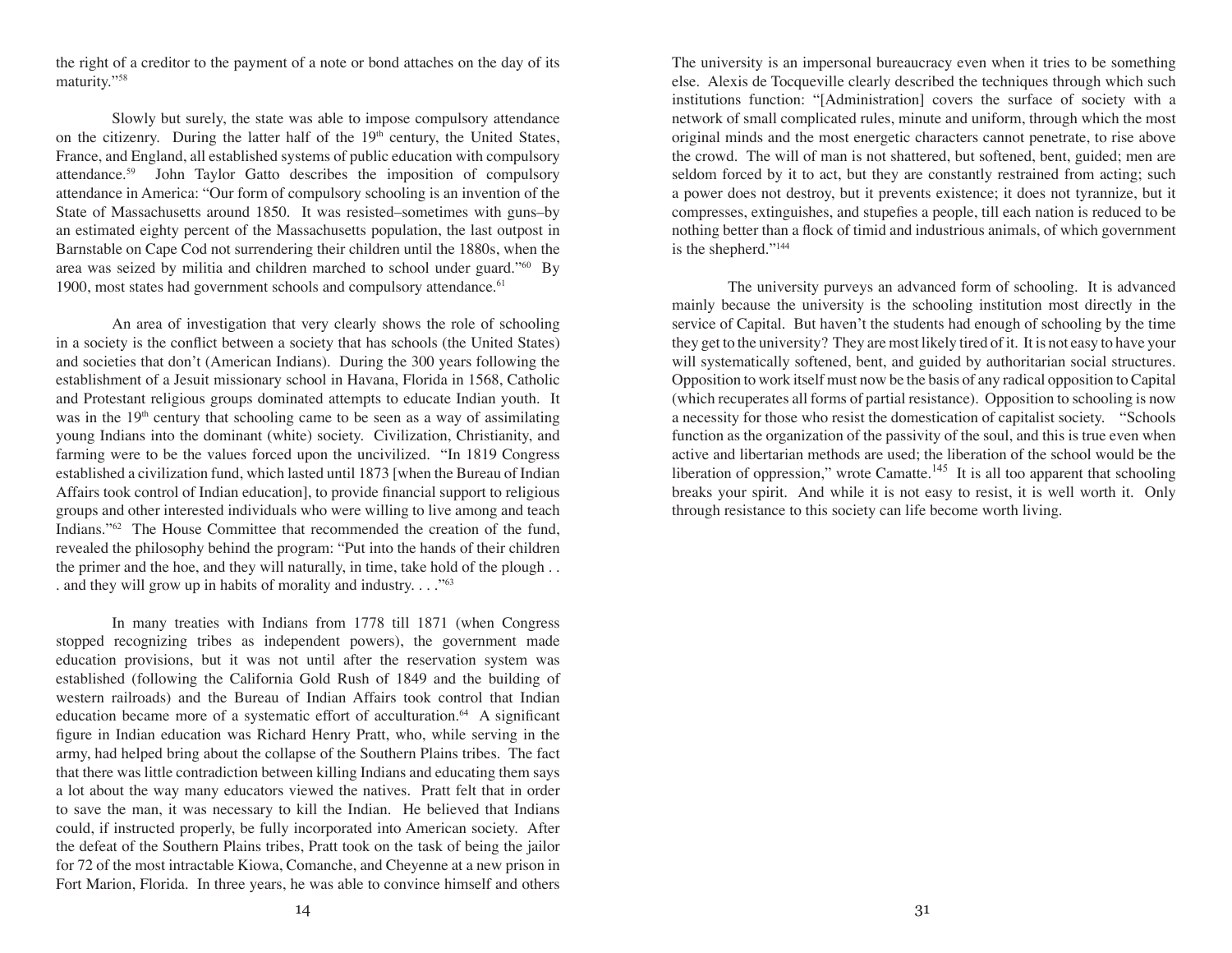And the socialist organizations are waiting to recruit. The student's "rent-a-crowd militance for the latest good cause is an aspect of his real impotence."<sup>141</sup> The student serves the cause and the cause serves to justify the student's subservience. The student activist consciously aligns their thinking with what they perceive to be that of an oppressed group (which they may or may not be a member of). Now they can speak for that group and articulate the desires of that group, usually phrased as demands made of the authorities. Every person, every group, must be represented. Representation is at the heart of the logic of modern politics, and its so-called enemies uphold this logic better than anyone. Such thinking is institutionalized among the academic Left, who are proud of their broad curriculum which includes all sorts of women's studies, queer studies, African-American studies, etc. As long as students learn to demand "justice" for everyone, the possibility of revolutionary change can be ignored. Through appeals for justice or equal rights within the system, the academic Left perpetuates the system and its moralistic logic. And since academia is virtually defined by the dissociation of thought and action, no revolutionary theory could possibly thrive in this context; conversely, it is here that revolutionary ideology is at home, an object of passive consideration.

The university gives the appearance of fostering learning on one's own initiative. Indeed, many of the controlling aspects of high school are absent– but only because they are no longer necessary. The university student is selfoppressed, a beautiful example of modern schooling's hegemony. Her only hope is to stop identifying with the university and its myths. The student must commit the sin of pride (non serviam–I will not serve) just as Stephen Dedalus did: "I will not serve that in which I no longer believe whether it call itself my home, my fatherland, or my church. . . ."<sup>142</sup> Perhaps the student read this in high school but thought nothing of it. Perhaps, too, they read of the Combine in Kesey's One Flew over the Cuckoo's Nest but did not recognize the similarity to their teachers. As long as knowledge is looked at from afar as one views the world of commodities, whatever truths it may reveal remain concealed.

The fact that universities serve the interests of power is all too obvious. As Fredy Perlman observed, students are taught to be innovative when it comes to the sciences and the physical universe, but their approach must be adaptationist in regard to the social world. Every academic field must be focused toward progress where it is needed and apologetics when it comes to the effects of such progress. Every individual must fit themselves into institutions, jobs, and the whole social network without ever thinking twice about what is lost. As Michael B. Katz put it, "We live in an institutional state. Our lives spin outward from the hospitals where we are born to the school systems that dominate our youth through the bureaucracies for which we work and back again to the hospitals in which we die."<sup>143</sup>

The university is a perfect representation of our institutional reality.

that Indians could be transformed into proper citizens. He went on to found the Carlisle Indian School in Carlisle, Pennsylvania. "The opening of Carlisle Indian School in 1879 came just at the time policy makers were desperately searching for a means of absorbing Indians into the larger society. . . . Between 1879 and 1900 the Bureau of Indian Affairs created twenty-four off-reservation schools roughly modeled after the Carlisle prototype. By 1900 the Indian School system had taken on the shape of an institutional hierarchy. When the system functioned according to plan, students progressed from reservation day schools to reservation boarding schools, finally moving on to Carlisle-type off-reservation schools. By 1900 three quarters of all Indian children were enrolled in boarding school, with approximately a third of this number in off-reservation schools."<sup>65</sup> Children "were taken from their grieving parents and kept for years, punished for speaking their own language, and brainwashed of all traces of Indianness."<sup>66</sup>

Students, often with the help of their parents, sometimes went to great lengths to resist the schooling experience. The problem, as one Indian agent put it, was that they had "not yet reached that state of civilization to know the advantages of education, and consequently look upon school work with abhorrence." When parents refused to enroll their children in schools, Indian agents employed by the state had the power to withhold rations or use the police to track down the children and force them to go to school. Thomas J. Morgan, the Commissioner of Indian Affairs, wrote in 1892 that he did not believe that Indians "have any right to forcibly [!] keep their children out of school. . . ."<sup>67</sup> Students resisted in a variety of different ways: simply running away was very common, some risking death or dying on their journey home. Even "mysterious" fires were somewhat common. In 1897, two Carlisle girls tried to burn down the girls' dormitory twice in the same day: once right after the bell for supper and once just after the bell for chapel. At Fort Mojave, several kindergartners were locked up in the school jail for repeatedly running away from school. During breakfast one morning, the kindergartners not locked up used a large log as a battering ram, broke through the jail door, and ran for the river bottom with their rescued classmates.<sup>68</sup>

Schools represented, especially to American Indians, a new relationship to space, which was conceived of in linear terms. Lines, corners, squares, and strait rows represented industrial civilization's relationship to wilderness. Space was colonized by the disciplinary imperative: freedom of movement was carefully regulated. As the student learns to heed the teacher's commands, he internalizes the discipline that shapes individuals. "A relation of surveillance, defined and regulated, is inscribed at the heart of the practice of teaching, not as an additional or adjacent part, but as a mechanism that is inherent to it and which increases its efficiency."<sup>69</sup> Is it any wonder that schools resemble prisons? As Morris and Rothman wrote, "With no ironies intended, they [19<sup>th</sup> century prison reformers] talked about the penitentiary as serving as a model for the family and the school."<sup>70</sup> Foucault has written of the transition from the penality of spectacular torture to that of an organized prison system, roughly coinciding with the emergence of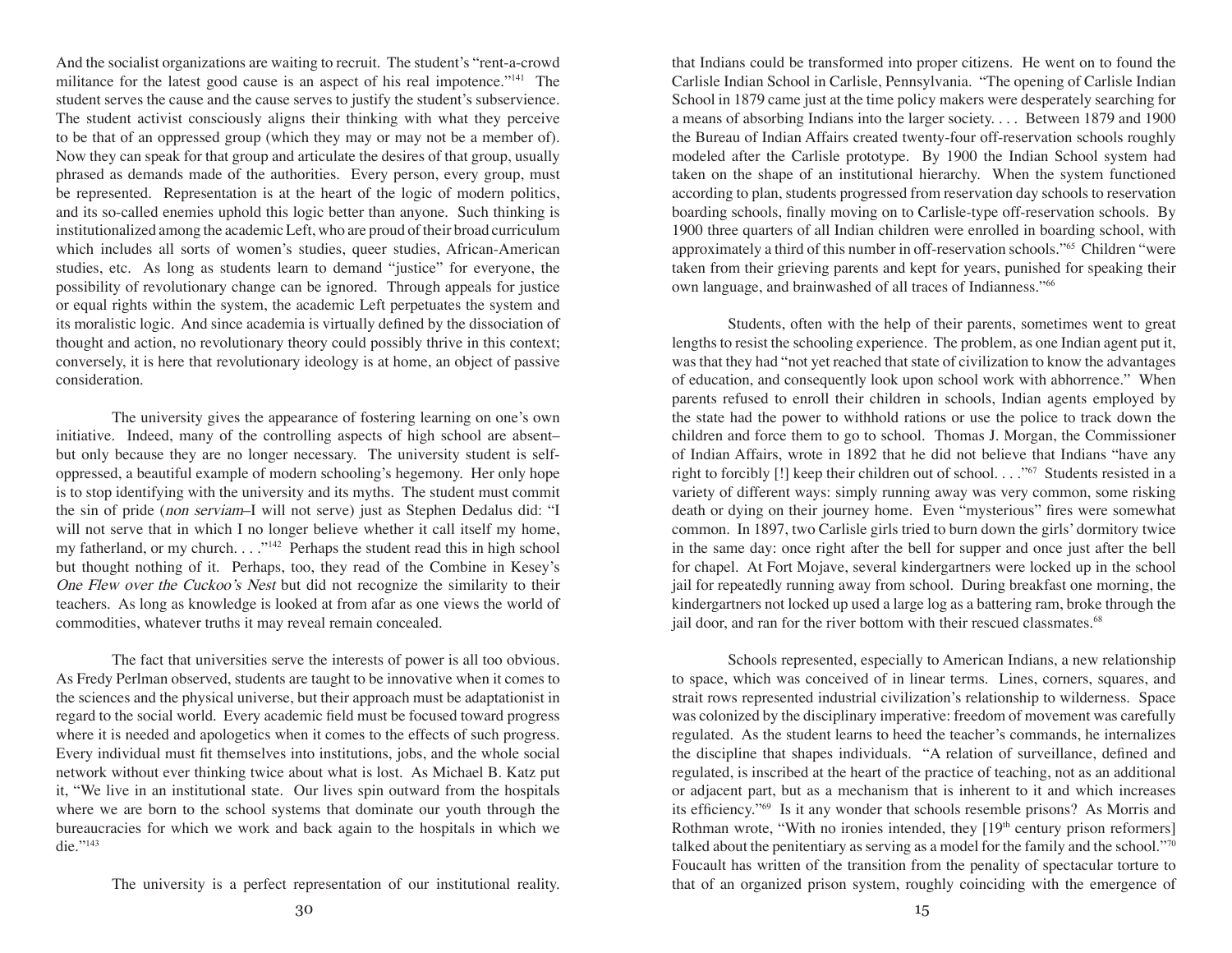the nation-state and the Industrial Revolution: "The reform of criminal law must be read as a strategy for the rearrangement of the power to punish, according to modalities that render it more regular, more effective, more constant and more detailed in its effects. . . ."<sup>71</sup> An early reformer, Cesare Beccaria, wrote that "the most certain method of preventing crimes is, [sic] to perfect the system of education."<sup>72</sup> Some time later Horace Mann declared that "School is the cheapest police."<sup>73</sup>

By the time the common schools had proven their utility, the very wealthy took a marked interest in education. Cornelius Vanderbilt, Ezra Cornell, James Duke, and Leland Stanford created universities bearing their names. The universities were meant to train the middlemen of the American system who would uphold its values: teachers, doctors, lawyers, administrators, engineers, technicians, politicians. As late as 1915, Carnegie and Rockefeller alone were spending more on education than the government was. "In our dreams . . . people yield themselves with perfect docility to our molding hands [those of Carnegie's General Education Board]."<sup>74</sup> Marvin Lazerson wrote of the formation of the urban school system at the turn of the century: "What had been an amorphous collection of parochial and virtually autonomous agencies under the guidance of transient untrained teachers became an integrated system whose characteristics were strikingly similar across the nation, and whose tone was set by a professionally certified interest group."<sup>75</sup> By 1914 twelve of the twenty largest cities in Massachusetts had public kindergartens, which were intended to domesticate the slum child, and teach the parent, through the child, how to be a good parent.<sup>76</sup> Friedrich Froebel had founded the first kindergarten (or, literally, a garden of children) in 1837, and the proliferation of kindergartens allowed educators to better shape the young child's character.<sup>77</sup> The new schooling system was seemingly unstoppable, irreversible. "Just see," said Carnegie, "whenever we peer into the first tiny springs of the national life, how this true panacea for all the ills of the body politic bubbles forth–education, education, education."<sup>78</sup> There was resistance, but usually not enough to really threaten this constant bubbling forth. The Irish community, for example, boycotted and may have tried to burn down a school in Lowell, Massachusetts; but, over time, truant officers were employed and the institution moved ahead, as it did across the United States.<sup>79</sup> Parents often faced fines or the possibility of arrest if they refused to send their children.

The Progressive movement (1890-1930) was philosophically concerned with tailoring education to the needs of the child. Practically, this meant categorizing, observing, testing, and controlling the child to smooth the transition to corporate capitalism.<sup>80</sup> Education became quite the religious calling: "Every teacher should realize he is a social servant set apart for the maintenance of the proper social order and the securing of the right social growth. In this way the teacher always is the prophet of the true God and the usherer in of the true kingdom of God," wrote John Dewey.<sup>81</sup> Understood metaphorically, the kingdom Money, too, is fashionable–how could it not be? Wilhelm Reich's middle-class reactionary dominates the radio, the television, and popular culture in general.<sup>136</sup> He is a person who gives the appearance of independence, of rebelliousness, while being Capital's most faithful servant. He is a person who has been yelled at, disciplined, and brutalized during the socialization process only to grow up with no greater desire than to do the same to others. Often he is the hero of high school, the well-trained athlete, the well-trained imbecile. What Max Stirner said of college students in general clearly applies: "Trained in the most excellent manner, they go on training; drilled, they continue drilling."<sup>137</sup>

The modern student thrives in a milieu of privileged consumption. All social life is subordinated to the imperative to accumulate commodities that affirm the student's chosen identity within the social group—so much so that it is possible for the student to ignore much of the substance of schooling. Entertainment is organized around (sub)cultural identity—a dead world of media swill with an appearance vaguely reminiscent of actual life (which has been vanquished by modern capitalism). Sexual activity, long repressed, is now tolerated within the context of relationships which could only be described as masturbatory. If it had any meaning, if it opened up new realms of communication, sex would be a force antagonistic to schooling—instead it is a safety valve. In Civilization and Its Discontents, Freud said that civilization uses sexual energy for its own purposes (displacing it through work, for example). We are now so alienated from each other that it is difficult to conceive of a world in which our energies and desires are not systematically controlled and manipulated—a world in which meaningful communication is commonplace. Our capacity for self-regulation and autonomy has been schooled out of us; we are left with a character armor (the colonization of Capital) which protects us from expressing ourselves freely.<sup>138</sup>

"Politics, morality, and culture are all in ruins–and have now reached the point of being marketed as such, as their own parody, the spectacle of decadence being the last [hopefully] desperate attempt to stabilize the decadence of the spectacle."<sup>139</sup> Religion is a perfect example of this. It is now often marketed as spirituality, an admission of some vague need to retreat from reality and be enriched by assorted mystical beliefs. Any justification for the present madness will do. Depression is endemic. Drugs and alcohol help out as much as possible, setting the stage for all social interaction. But is it enough? Consumer goods help fill the void, but are they sufficient? So far, it seems to be. The life that gets away from us can always be sold back to us by the mass media in the form of images. All that once was directly lived has become mere representation. "For in the mass society, individuals have a tendency to withdraw from each other more and more. Their relationship is only artificial; it is only the product of the mass media," wrote Jacques Ellul.<sup>140</sup>

The student often finds more meaningful forms of escapism–ideological escapism. Students are for justice, Che Guevara t-shirts, and affirmative action.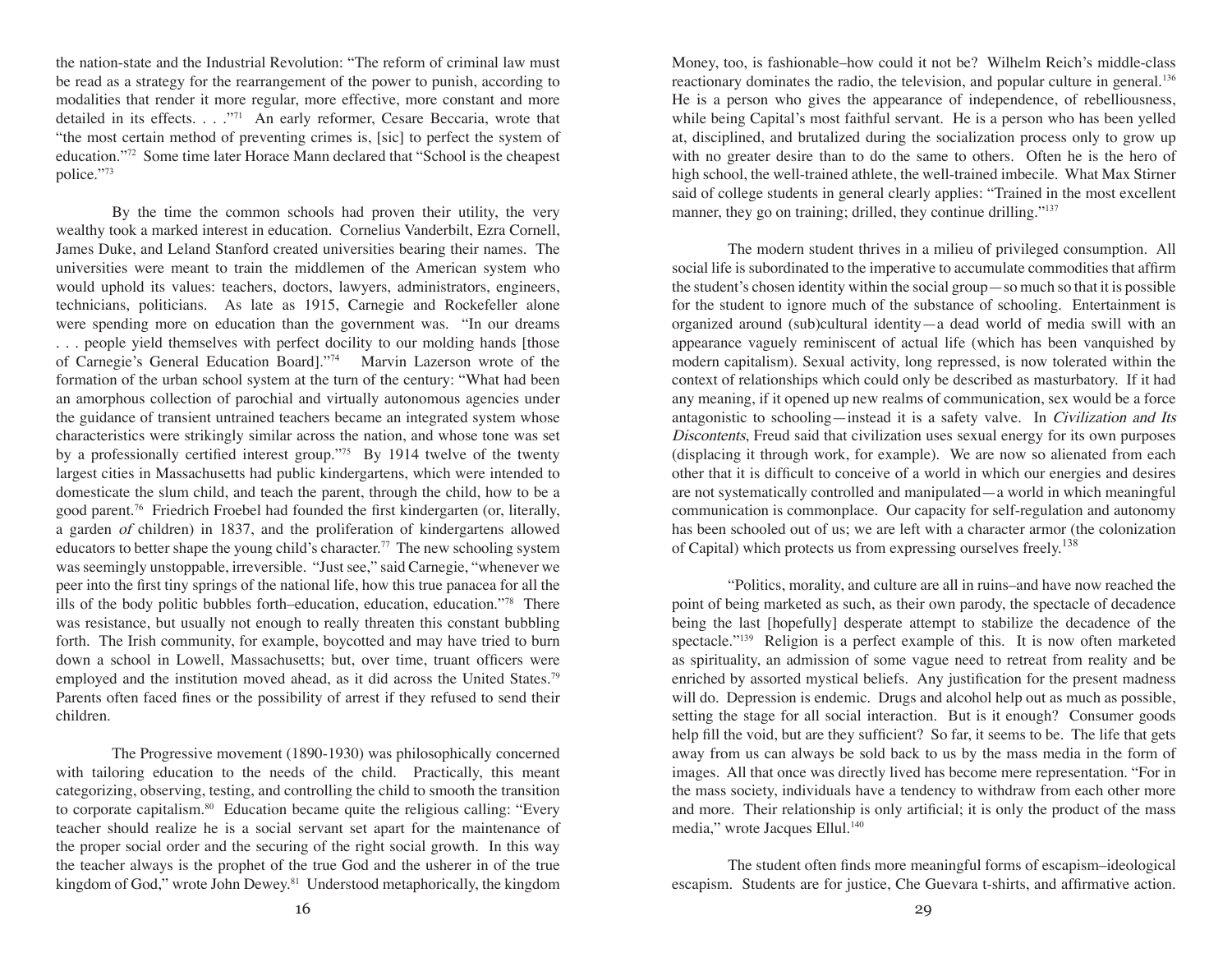## IV Notes on the Poverty of Student Life

"I suspect God of being a Leftist intellectual"–Graffiti Paris, 1968

The university is the training grounds for the future ruling class and their most dependable lackeys. Most university students–after being constantly adjusted throughout their youth–are already well adjusted to subservient roles. They are model consumers, if not always model students. The students who are content with their social role as students have accepted passivity. Some accept passivity by ignoring all politics, others by becoming politically active. The result is the same–a useful citizen–useful to others. "Modern capitalism and its spectacle allot everyone a specific role in a general passivity. The student is no exception to the rule. He has a provisional part to play, a rehearsal for his final role as an element in market society as conservative as the rest. . . Meanwhile, he basks in a schizophrenic consciousness, withdrawing into his initiation group to hide from that future."<sup>135</sup>

#### YOUR FUTURE



Students are vaguely conscious of why universities exist and what is expected of them–most simply don't care. To be (a)pathetic is to be fashionable. When Nietzsche said that the idealism of humanity was on the verge of deteriorating into nihilism and meaninglessness, he couldn't have been more prophetic. Instead of the transvaluation of all values that Nietzsche called for, however, we have experienced a further devaluation (Nietzsche saw nihilism as the devaluation of the highest values—a condition at once regrettable and full of possibility).

## How do you see yourself?

For each statement below decide which one of the six answers  $\delta \gg t$  applies to you. Be as honest as you can. (Place the number of that answer in the appropriate box above.)

3. I WOULD LIKE A JOB IN WHICH I WORK WITH PEOPLE.

| 1. usually | 3. sometimes    | 5. rarely |
|------------|-----------------|-----------|
| 2. often   | 4. occasionally | 6. never  |

#### 4. I WOULD LIKE A JOB IN WHICH I TELL CITHER PEOPLE WHAT TO HO.

| 1. usually | 3. sometimes    | 5. rarely |
|------------|-----------------|-----------|
| 2. often.  | 4. occasionally | 6. never  |

5. I WOULD LIKE A JOB IN WHICH I WOULD BE CLOSE AND FRIENDLY WITH PEOPLE.

| 1. usually | 3, sometimes    | 5. rarely |
|------------|-----------------|-----------|
| 2. often   | 4. occasionally | 6. never  |

#### I WOULD LIKE A JOB IN WHICH I WOULD BE PHYSICALLY ACTIVE. Б.

| 1. usually | 3. sometimes    | 5. rarely |
|------------|-----------------|-----------|
| 2. often   | 4. oceasionally | 6. never  |

#### FWOULD LIKE A JOB IN WHICH I WORK WITH MY HANDS.

| 1. usually | 3. sometimes    | 5. rarely |
|------------|-----------------|-----------|
| 2. uften   | 4. occasionally | b. never  |

I WOULD LIKE A JOB IN WHICH I WORK WITH FACTS, FIGURES, AND INFOR-8. MATION AND APPLY THEM TO MY JOB.

| ttarally. | 3. sometimes    | 5. rarely |
|-----------|-----------------|-----------|
| ≧. often  | 4. occasionally | 6. never  |

TWOULD LIKE A JOB IN WHICH I COULD BE CREATIVE AND WORK WITH IDEAS.

| L. usually | 3. sometimes.   | 5. rarely |
|------------|-----------------|-----------|
| 2. often   | 4. oceasionally | 6. never  |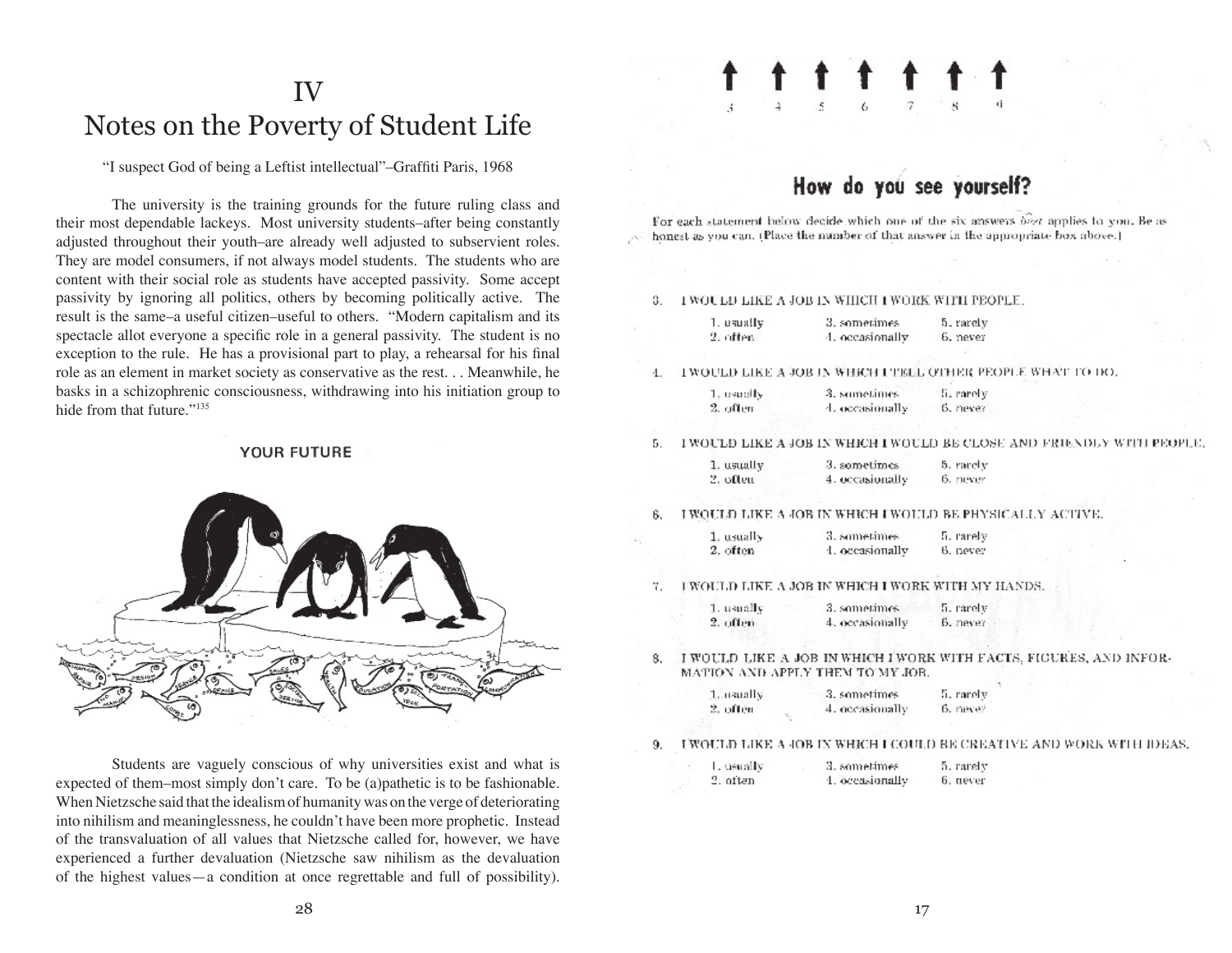of God could signify a new era of capitalism; although Dewey considered himself a socialist. To focus on politics would be to miss the point–social order, the "subsumption of the individual" has become a good in and of itself. Progress is what matters–the truth behind the capitalism. Raymond E. Callahan observed the real structural changes shaping modern schooling: the adoption of business values in educational administration started about 1900 and by 1930 administrators saw themselves as business managers or "school executives." Emphasis was placed on accounting, finance, public relations, and running schools like businesses. At the annual meeting of the National Education Association in 1905, George H. Martin (Secretary of the State Board of Education in Massachusetts) decried the fact that "educational processes seem unscientific, crude, and wasteful" when compared to modern business practices. In 1907, William C. Bagley published Classroom Management, which concerned itself with the most efficient operation of the "school plant." School boards were increasingly dominated by businessmen, and a more utilitarian, career-focused education was called for.<sup>82</sup>

"We couldn't ask more from a patriotic motive than Scientific Management gives from a selfish one," said Theodore Roosevelt, obviously full of enthusiasm.<sup>83</sup> Frederick Winslow Taylor (who developed Scientific Management) clearly grasped the import of his ideas when he wrote, "In the past the man has been first; in the future the system must be first."<sup>84</sup> Taylor saw that the best type of industrial management in operation in his



time was based on the workman taking initiative and the employer giving some special incentive in order to keep the worker motivated and productive. Taylor's idea of Scientific Management or task management was that the employer could even more effectively and efficiently secure the initiative of workmen by studying the tasks of the workmen and developing a science for each element of a man's work and then selecting and training workmen best suited for the tasks which the employer had familiarized himself with. By studying tasks, assigning workmen to definite tasks which they are to perform within a specified amount of time, and monitoring the workmen's progress, the employer takes on new responsibilities, but will be able to greatly increase the efficiency of his operation. Taylor was indifferent to the dehumanizing aspects of Scientific Management; he felt that an increase in efficiency would bring greater prosperity to all; and the rights of "the people" (in other words, people as consumers) were more important to him than those of employers or employees. <sup>85</sup> Scientific Management sounded the death knell for what was left of the dignity or autonomy of labor–a prerequisite for the indeed nothing but subservient people."<sup>128</sup> Stirner saw the ideas and knowledge acquired in schooling as being detached from the person who supposedly learns such things. Stirner criticized all abstractions which are held above people's own wills and desires. In an authoritarian society, such abstractions or ideologies seem to govern our actions to the extent that people merely accept the idea that they should serve such things, such "wheels in the head." Clearly schooling, which subordinates the individual to the social group, utilizes such abstractions in the socialization process. In criticizing the institutionalization of the socialization process that was taking place in his time, Stirner criticized authority–the crux of the matter, around which all socialization revolves.<sup>129</sup>

A more in-depth critique of schooling in particular came from Ivan Illich in Deschooling Society, published in 1970. Illich was opposed to the school as an institution and formed a cogent critique of its functions. Schools divide social reality: "education becomes unworldly and the world becomes noneducational."<sup>130</sup> Illich saw childhood as a product of industrial society and a social category that perpetuates the authority of the schoolteacher. "Once young people have allowed their imaginations to be formed by curricular instruction, they are conditioned to institutional planning of every sort. 'Instruction' smothers the horizon of their imaginations. They cannot be betrayed, but only short-changed, because they have been taught to substitute expectations for hope."<sup>131</sup> His criticisms of schooling are manifestly evident and entirely valid: "The school system today performs the threefold function common to powerful churches throughout history. It is simultaneously the repository of society's myth, the institutionalization of that myth's contradictions, and the locus of the ritual which reproduces and veils the disparities between myth and reality."<sup>132</sup>

The themes inherent in theories of schooling have been rehashed for centuries. It is all too easy to see the devastating effects of schooling in our everyday lives: people have lost their imaginations and others must determine the meaning of our lives. Students are taught to recognize that they are constantly under surveillance. The rooms are distributed along a corridor at regular intervals. The teacher stands in front of the class making sure that everyone displays acquiescence in receiving the lesson. Later the students are examined, tested–observed and controlled. The examination "manifests the subjection of those who are perceived as objects and the objectification of those who are subjected. The superimposition of the power relations and knowledge relations assumes in the examination all its visible brilliance."<sup>133</sup> We must be made dependent, even helpless–memorizing bits of knowledge without any need. All sorts of industries would collapse, John Taylor Gatto observed, "Unless a guaranteed supply of helpless people continued to pour out of our schools each year."<sup>134</sup> Capital must dominate the future not just through the production of new commodity-things and technologies, but through the production of commodity-people. Every individual is merely a component, a piece of machinery. This is the essence of modern schooling. To argue otherwise would be mundane, untrue, and utterly academic.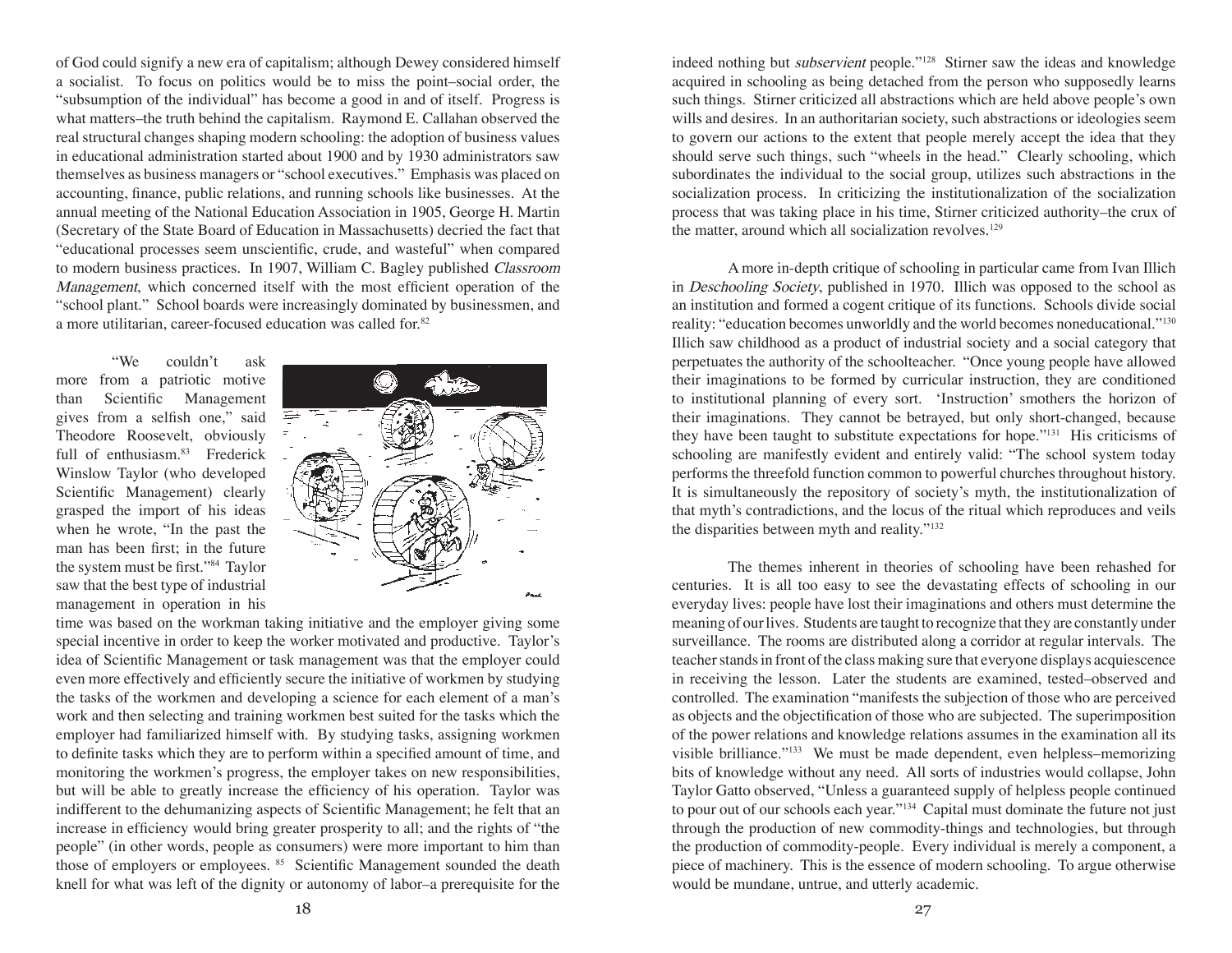is simply the fact that it doesn't only weigh on us as a force that says no, but that it traverses and produces things, it induces pleasure, forms knowledge, produces discourse. It needs to be considered as a productive network which runs through the whole social body, much more than as a negative instance whose function is repression."<sup>123</sup> In the era of fragmentary power, when all can share in its ability to compensate for the poverty of our everyday lives, the world of schooling reinforces power by managing and allocating knowledge–possibly power's greatest tool.

When Marx mentioned schools, he merely said that "government and church should rather be equally excluded from any influence on the school."<sup>124</sup> The pristine school! Divorced from its social context, the school can look like a rather positive thing. But as long as there are governments and churches, they are going to have something to do with schooling. Schooling has a long history of pseudo-opposition from libertarians: Tolstoy, Ferrer, and Freire did not critique schools as such, but called for different educational practices.<sup>125</sup> In Pedagogy of the Oppressed, Freire even talks of the pedagogy of the revolutionary leadership, tipping his hat to authoritarians such as Che Guevara and Fidel Castro.<sup>126</sup> Revolutionary educational practices, if they are not based on a fixed ideology to which the masses are to be converted, cannot have anything to do with schooling or schools. Schools are institutions, and all institutions have a certain degree of permanence that can extend beyond the control of their initiators; they are not associations developed for a specific limited purpose and they are not selforganized. Institutions perpetuate themselves because people organize each other's living activity through them, not living for themselves. In order for educational practices to have a subversive character they must not aim to fit themselves into the dominant society as an "alternative" to what is already offered. They must be a part of a community actively seeking to undermine the dominant social order. The ateneos, or storefront cultural centers of Spain in pre-Civil War times which had classes for those who wanted to learn to read and write, provide a simple example. The Spanish anarchists did not try to build an "alternate society," but rather a "counter-society."<sup>127</sup> Some conception of the difference between the two is essential. In order to destroy capitalism and the state apparatus, we cannot simply build new institutions and expect the old ones to fall apart. Only through attacking the old institutions and organizing ourselves in a decentralized manner can we function outside the realm of capitalism and attack it as a social system. Capitalist social relations must be actively subverted; we cannot simply form cooperative or collective exchange relationships which reproduce capitalist logic. The Soviet Union, for example, was never communist in any real sense; it could best be described as state-capitalist.

Max Stirner, a poor German schoolteacher, was one of the most radical thinkers of the 19<sup>th</sup> century. In "The False Principle of Our Education," Stirner criticized popular theories of schooling of his time: "Only a formal and material training is being aimed at and only scholars come out of the menageries of the humanists, and only 'useful citizens' out of those of the realists, both of whom are fast-paced consumer culture of today.<sup>86</sup>

There was much enthusiasm for scientific management in the corporate world and especially the corporate media: articles appeared in popular magazines seeking to apply Taylor's principles to the army, the legal profession, the home, the family, the household, the church, and of course, education. $87$  Taylor's ideas "were adopted, interpreted, and applied chiefly by administrators; and while the greatest impact was upon administration, the administrator, and the professional training programs of administration, the influence extended to all of American education from the elementary schools to the universities."<sup>88</sup> An abstract of a speech (regarding the application of scientific management to schools) delivered to the High School Teachers Association of New York City was published in the Bulletin:

A [.] Purpose or object of 'Scientific Management.'

1. To increase the efficiency of the laborer, i.e., the pupil.

2. To increase quality of the product, i.e., the pupil.

3. Thereby to increase the amount of output and the value to the capitalist. . . . 89

Another development was the Gary Plan, started in Gary, Indiana in 1908 by William A. Wirt, superintendent of schools there at the time. The Gary Plan consisted of the departmentalization of school subjects and children being "platooned" into groups that would use assembly rooms, gymnasiums, shops, laboratories, and playgrounds at the same time as other groups used classrooms so that all facilities were being utilized; and at the sounding of the bell, children would change classes. The Gary Plan allowed administrators to show how efficient they were. After it was endorsed by the Federal Bureau of Education in 1914, it was blocked in New York in 1917 where riots broke out in opposition to it: schools were stoned and police tires slashed and 300 students (mostly Jewish) were arrested. Nonetheless, by 1929, the Gary Plan or variants of it were in operation in 1,068 schools in 202 cities. After 1930, this specific form of schooling declined, yet Wirt's innovations left a permanent mark on schooling in general.<sup>90</sup>

With the increasing specialization of American life came the growth of specialized training in education. As John Taylor Gatto observed, "Before the  $20<sup>th</sup>$  century there was no parasitic army of assistant principles, coordinators, and assorted bureaucratic specialists."<sup>91</sup> The increasing complexity of the administrative hierarchy and the proliferation of standardized tests helped to ensure teacher conformity. Given impetus from the work of Edward Lee Thorndike, standardized testing spread rapidly after World War I and the Carnegie Corporation poured over \$3 million into the effort.<sup>92</sup> Worldwide, universal primary education became the goal of virtually all governments in the post-World War II era. Also in this era, higher education experienced tremendous growth in industrialized nations. More and more money is being put toward postgraduate training and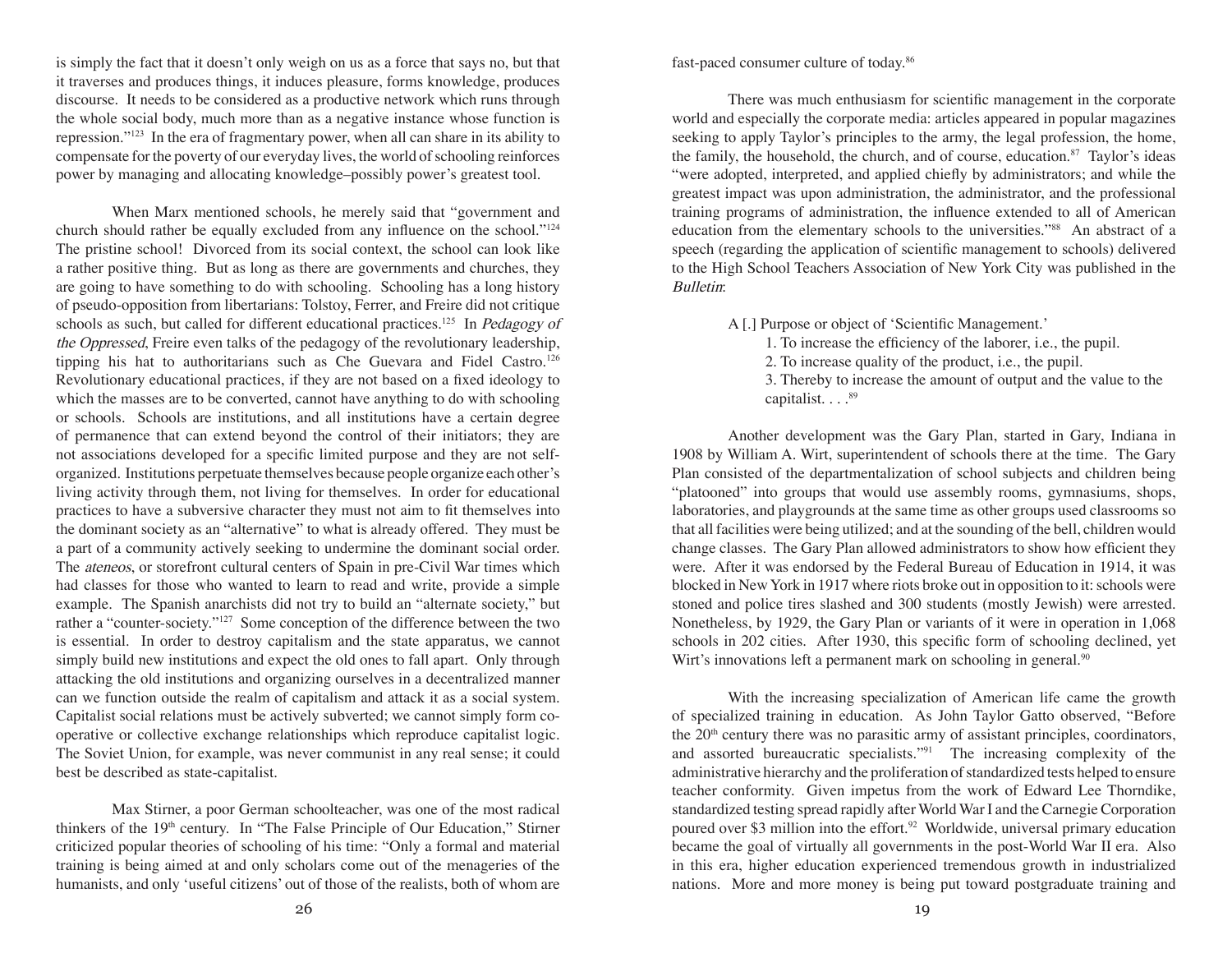scientific and engineering research and experimental development.<sup>93</sup> Schooling in America looks now like a finely tuned behavior modification machine, channeling people into various meaningless jobs for the rest of their lives.<sup>94</sup> Schooling produces masses of people, not autonomous individuals. Individual parts of the schooling machine don't really matter any more. Technology has obviously served to institute new forms of social control, as Marcuse observed in One-Dimensional Man.<sup>95</sup> Our very consciousness is surrounded on all sides by a mass media, and in this modern context, schooling becomes a technique of propaganda that functions through the use of knowledge, not in the service of any classical ideal. When Jacques Ellul wrote about modern propaganda in Propaganda: the Formation of Men's Attitudes, he emphasized that it is above all a set of methods of a technological society based on mass media that addresses individuals only as members of a mass that shares common feelings and myths. Ellul pointed out that not all propaganda is explicitly political. Schooling is a type of sociological propaganda, aimed at the integration of the individual into the social group.<sup>96</sup> As students go hazily from class to class, box to box, schooling as a technique of social control perpetuates itself. And as leftists drone on about better education for the people, for the masses of people, they are unaware of what an important role they play in reproducing existent social and economic formations.



assumed that a student who responds in the desirable way on a cognitive measure does indeed possess the competence which is being sampled."<sup>115</sup> Due to this danger, educators must stress not just the outward conformity of socialization, but "internalization," or the student's acquisition of values organized into a moral code used to regulate one's life.<sup>116</sup> The book goes on to classify in a hierarchy the various responses to teaching that a teacher must bring about in the student. The peak of this internalization process is the student's "characterization by a value or value complex."<sup>117</sup> An example of this would be a student who has learned not to talk back: such a student stays quiet and only speaks when the teacher allows.

A less refined list of goals/functions of schooling was presented in the early 20<sup>th</sup> century by Alexander Inglis. In his book *Principles of Secondary* Education, he lists the "six important functions of secondary education; (1) the adjustive or adaptive function; (2) the integrating function; (3) the differentiating function; (4) the propaedeutic function [training the future guardians of the system]; (5) the selective function; (6) the diagnostic and directive function [not necessarily in that order]."<sup>118</sup> So basically, students must be adjusted so that they behave, integrated into the social group, tested, sorted, classified, trained, etc. It would be difficult to better describe the function of schooling. Inglis sees the school for what it is, "a social institution or agency maintained by society for the purpose of assisting in the maintenance of its own stability and in the direction of its own progress."<sup>119</sup> In this sense it is clear that it is society and the network of control that covers it that must be destroyed. It is hardly radical to substitute the existing society for another one which will serve the same functions in different ways.

In many ways, Marx's theory of alienation explains the student's situation as well as the worker's. Does not the knowledge that the student works to accumulate confront him "as something alien, as a power independent of the producer"?<sup>120</sup> And to use Marx's words for the student, one could say that the student only feels herself outside her schoolwork, and in her schoolwork feels outside herself.<sup>121</sup> Life itself becomes a means to life; or, as the situationists felt, life has been reduced to mere survival. School is undoubtedly an institution that initiates students into a life of alienated living. In school, the student learns that learning requires its usually authoritarian counterpart: teaching. Once the young learn dependence, the other lessons come much easier. Is not knowledge treated as a commodity, and, as such, fetishized by the consumers/producers? It begins to acquire all the metaphysical power that modern man attaches to facts. All knowledge becomes interchangeable and divorced from social context, and units of knowledge are to be accumulated–having practical application only within the specialized world of academia. The detached objectivity of the scholar is idealized. As Raoul Vaneigem wrote, "Knowledge is inseparable from the use that is made of it."<sup>122</sup> And academic knowledge–in this sense knowledge that is not used against the interests of power–can only serve to enlarge and consolidate power. "What makes power hold good," said Foucault, "what makes it accepted,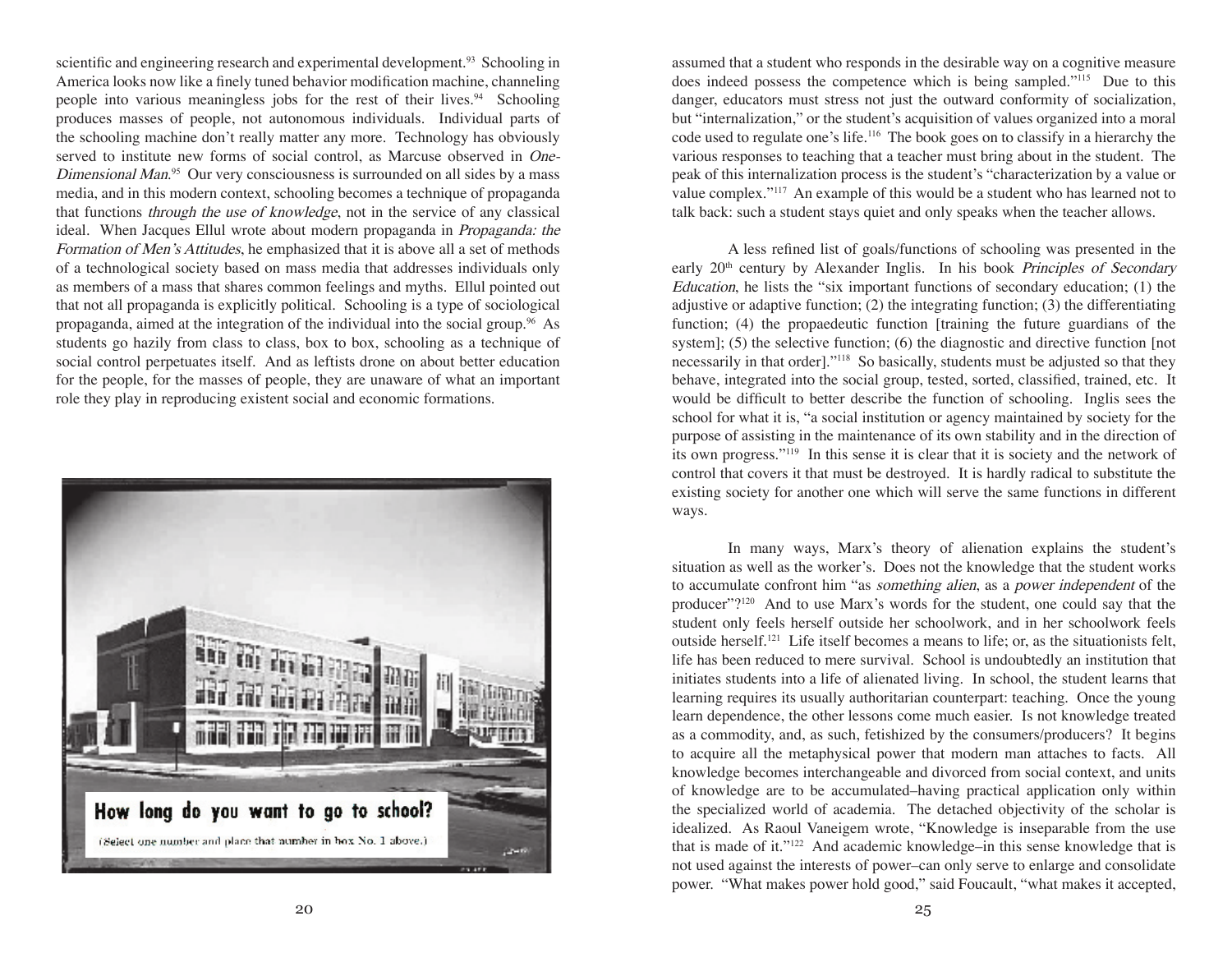factory. It is not the rules or the enforcement of rules that is most important–it is the habitual following of those rules that helps the individual internalize desired patterns of behavior. The focus shifts from more obvious forms of discipline to the use of techniques which encourage a self-discipline which diminishes the need for those more obvious forms of discipline. Even early in the  $19<sup>th</sup>$  century, Fichte saw this as ideal. The pupil of pure morality (a concept similar to what Jesuits might call being a man for others), Fichte professed, "goes forth at the proper time as a fixed and unchangeable machine produced by this art [teaching], which indeed could not go otherwise than as it has been regulated by the art, and needs no help at all, but continues of itself according to its own law."<sup>113</sup> This is the essential feature of modern schooling. Fichte called the ideal pedagogy an art, Skinner would call it a science, but the message remains the same. Even when the teaching of values is the professed goal of pedagogy, if modern techniques and methods of organization are employed, the approach (which Skinner might term "mentalistic" or not thoroughly focused on scientific analysis) has similar goals and effects upon the student as a purely behaviorist approach.



During the 1950's, Benjamin Bloom and a team of specialists worked very hard to put together a book (in two volumes) called Taxonomy of Educational Objectives: The Classification of Educational Goals, which had a significant influence on government schools in America. It was designed as a tool to help educators classify the ways in which students are to respond to their lessons. Thanks to standardized testing, intelligence is the new idol that educational theory must bow to. The ideal student is a well-behaved and objectively intelligent automaton.<sup>114</sup> The second volume deals with "affective objectives," in other words character development, attitude, values–things that Bloom feels are not graded mainly due to the "inadequacy of the appraisal techniques and the ease with which a student may exploit his ability to detect the responses which will be rewarded and the responses which will be penalized." "In contrast," Bloom writes, "it is

## III Theories of Schooling

"Why not whip the teacher when the student misbehaves?"–Diogenes of Sinope

Schooling is seen as a good thing. Those who are uneducated are seen as lacking something essential to being fully functioning, fully human. From Plato to Comenius to Kant, humanity is something that is imposed upon the young. Even Paolo Freire, a favorite of leftists, believes in a "humanizing pedagogy," presumably one that makes people more fully human. $97$  We need to spend less money on the military, more money on schools, say the progressives. Their complete identification ("we") with the nation-state is utterly pathetic. "Humanitarianism" has saturated the left and the right: everyone is working hard oppressing themselves, all for a better humanity, a better future. Like George Bush, the progressives don't want to leave a single child behind.<sup>98</sup>

In Hebrew there is one word for both "education" and "chastisement."<sup>99</sup> The powerful men of the ancient world were rather clear about what schooling entailed. Today it is of the utmost importance to conceal the role of schooling in society. Submission to authority is always the goal of schooling. The power wielded by authorities–the power to reward and punish, to habituate the individual to desired patterns of thought and action–works to integrate the individual into a hierarchical social order. 19<sup>th</sup> century prison reformers and progressive school reformers were working to make this integrating function more efficient and more total in its effects. Both groups were humanitarians because they sought to make the individual better adapted (obviously doing her a great service) to a new set of social conditions; society had to be shaped into a different form, re-formed. Society is the main actor, and individuals merely respond. To those who haven't picked up on this clever phrasing, "society" can be understood as those who have the power to make administrative and legislative decisions. Individuals only act as a part of "society" to the extent that they submit to existent social conditions, and possibly try to influence those who hold positions of power. As John Dewey put it, "through education society can formulate its own purposes, can organize its own means and resources, and thus shape itself with definiteness and economy in the direction in which it wishes to move."<sup>100</sup>

At first glance Dewey seems to be saying that education can determine the direction in which society goes, but in fact he says that society shapes itself through education, so education is really not determining anything. In other words, schooling is a technique that society uses. One cannot fault him for such truthfulness. Durkheim agreed that education is "only the image and reflection of society. It imitates and reproduces the latter in abbreviated forms. It does